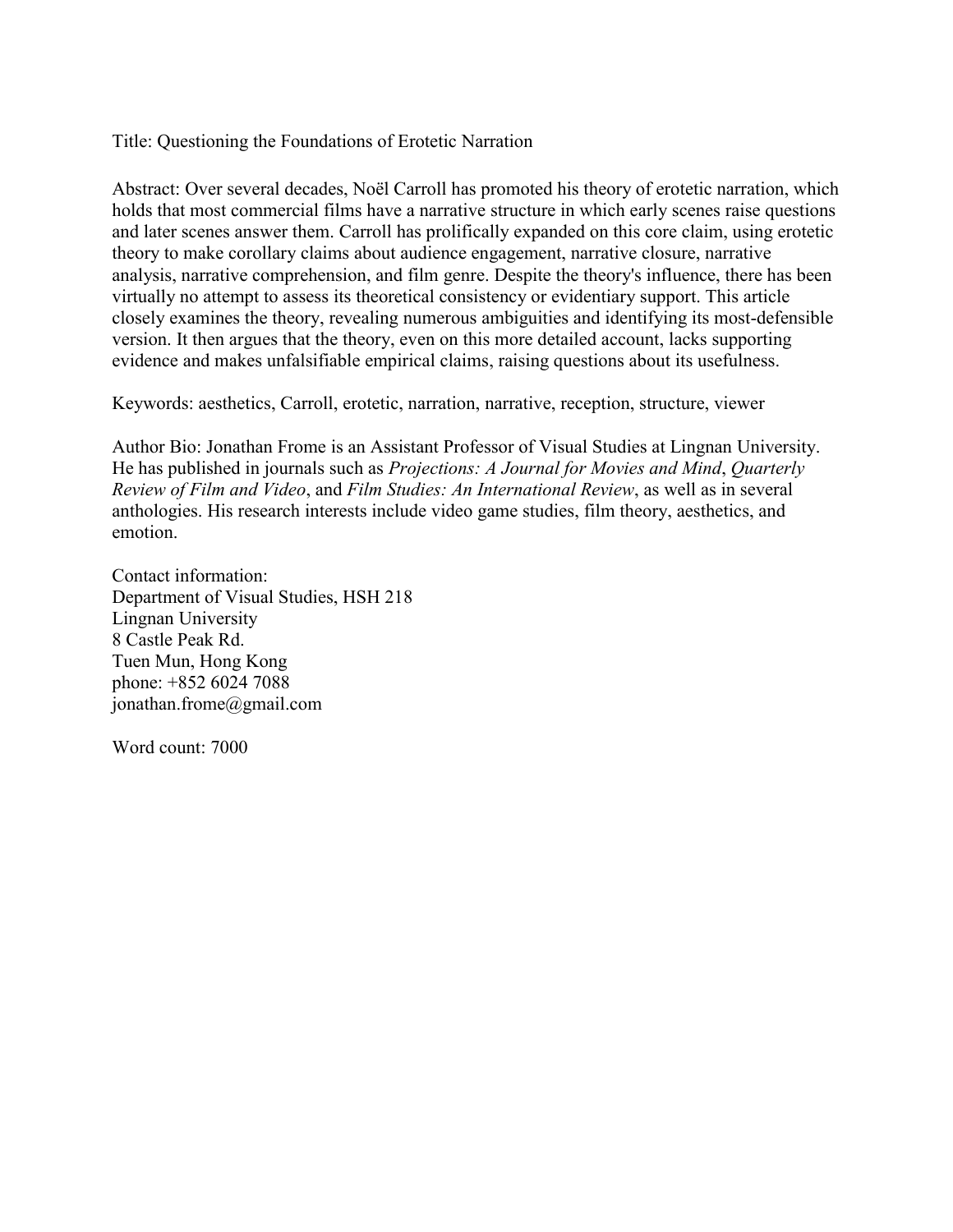Over thirty years ago, Noël Carroll (1984) introduced the notion that most narrative films have a question-and-answer structure that he calls "erotetic narration",<sup>1</sup> and he has advocated for this theory ever since. The widespread acceptance of Carroll's theory is undoubtedly due to its apparent straightforwardness and intuitive appeal. It holds that that the "vast majority" of narrative films present their stories by raising and then answering questions about the film's story world (Carroll 1988, 179; 2008a, 133).<sup>2</sup> For example, Carroll describes the opening scene of *Citizen Kane* (1941) as raising the question of what "Rosebud" means and that of *Mildred Peirce* (1945) as posing the question of "who killed the title character's husband" (2008a, 141–42). Later scenes of both movies, the theory holds, answer these questions.

Although Carroll initially presented what I will call "erotetic theory" as part of an explanation of film suspense, he has since significantly expanded, defended, and refined the theory in least sixteen additional essays and books, demonstrating the theory's influence in film studies and aesthetics (1985, 1988, 1990, 1992, 1996a, 1996b, 1996c, 2001, 2007a, 2007b, 2008a, 2008b, 2009; Carroll and Seeley 2013; Seeley and Carroll 2014; 2016).<sup>3</sup> In these works, Carroll supplements what I posit as the core claim of erotetic theory—that many (but not all) narratives are usefully described as raising and answering questions—with a number of corollary claims about related topics such as film genre, audience engagement, narrative analysis, narrative comprehension, and narrative closure.

A very brief gloss of some of these corollary claims demonstrates that the core claim of erotetic theory underlies Carroll's explanations of many narrative phenomena. He argues that erotetic (i.e., question-and-answer) structure can be used to distinguish between mass-market films and art films, as the former answer virtually all of the questions they raise, while the latter do not. He explains audience engagement using erotetic theory, stating that audiences are drawn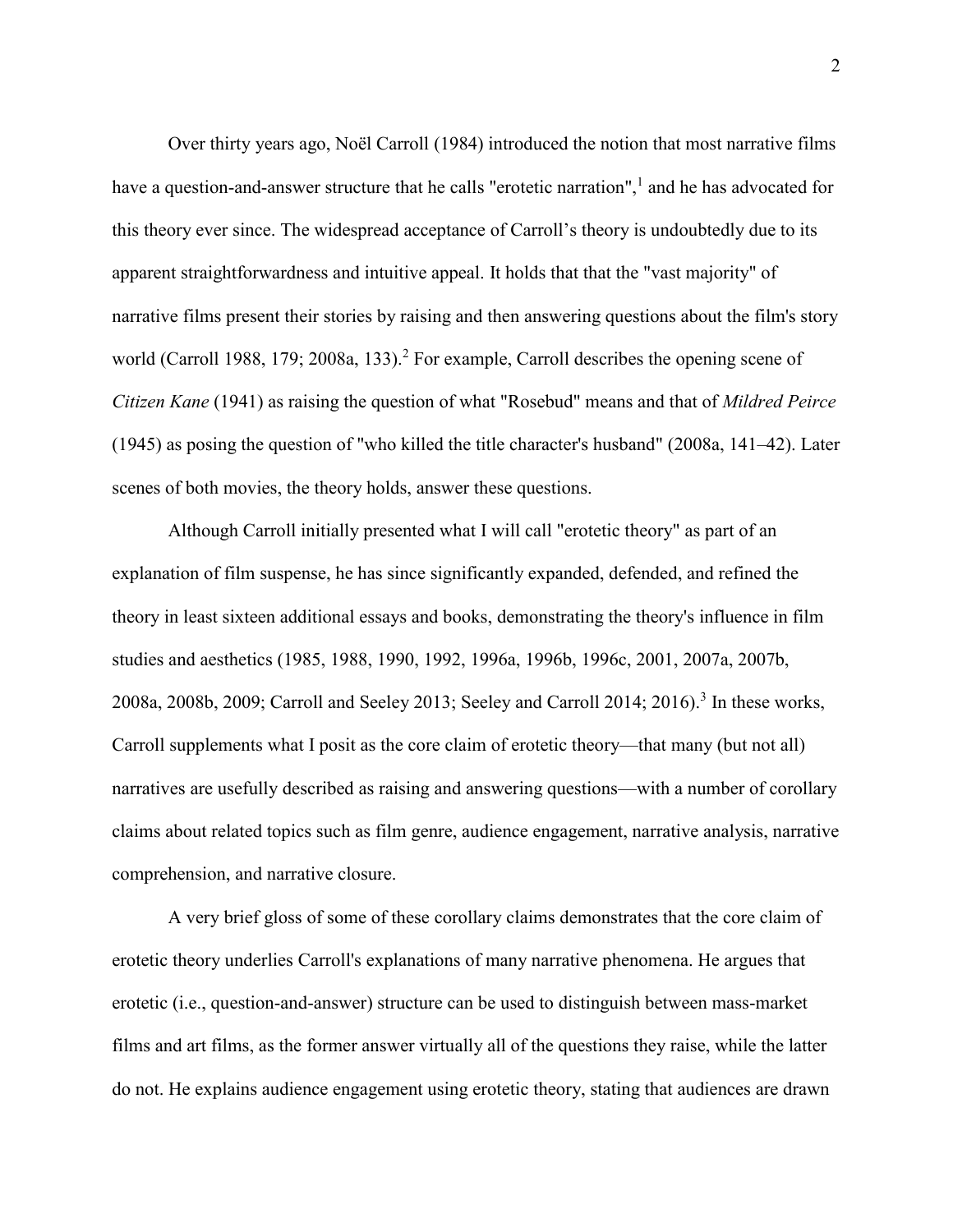to a story because erotetic narration makes it clear and easy to grasp and remain interested when stories delay answers to the questions they raise. He believes the theory can be used to analyze narratives because the questions raised by films are of different scope (some answered quickly, others spanning an entire story) and are hierarchically structured. The theory explains narrative comprehension as a process in which audiences understand later narrative events because those events answer questions raised earlier in the story. And he explains narrative closure as occurring when story answers all of the major questions it poses during its presentation.

In his earlier articles, Carroll claimed that erotetic theory is "speculation" and is not based on an "academically established psychological theory" (1988, 207, 213). As Carroll has applied his erotetic theory more widely, however, his confidence in its viability has appeared to grow. Decades later, Carroll's language seems to posit erotetic theory as a fact: "audiences respond to depicted actions and events by asking questions about their causes and effects" (Seeley and Carroll 2014, 240). <sup>4</sup> When discussing *Memento* (2000), he refers to "the fact that [viewers] are tracking the narrative with certain questions in mind" (2009, 139), and he claims that *Mildred Pierce* "starts off with the question of who killed the title character's husband" (2008a, 141–42), even though the film begins with an extreme long shot of a house and then shows a man getting killed but does not present any explicit questions.

Perhaps unsurprisingly, given its scope and longevity, erotetic narration has become a reference point in many introductions to film and philosophy (e.g., Shaw 2008; Cox and Levine 2011). Chapters on erotetic narration appear in two influential anthologies in cognitive film theory, *Psychocinematics: Exploring Cognition at the Movies* (Shimamura 2013) and *Cognitive Media Theory* (Nannicelli and Taberham 2014). Erotetic theory also is also prominently featured in discussions of narrative in the popular *The Routledge Companion to Philosophy and Film*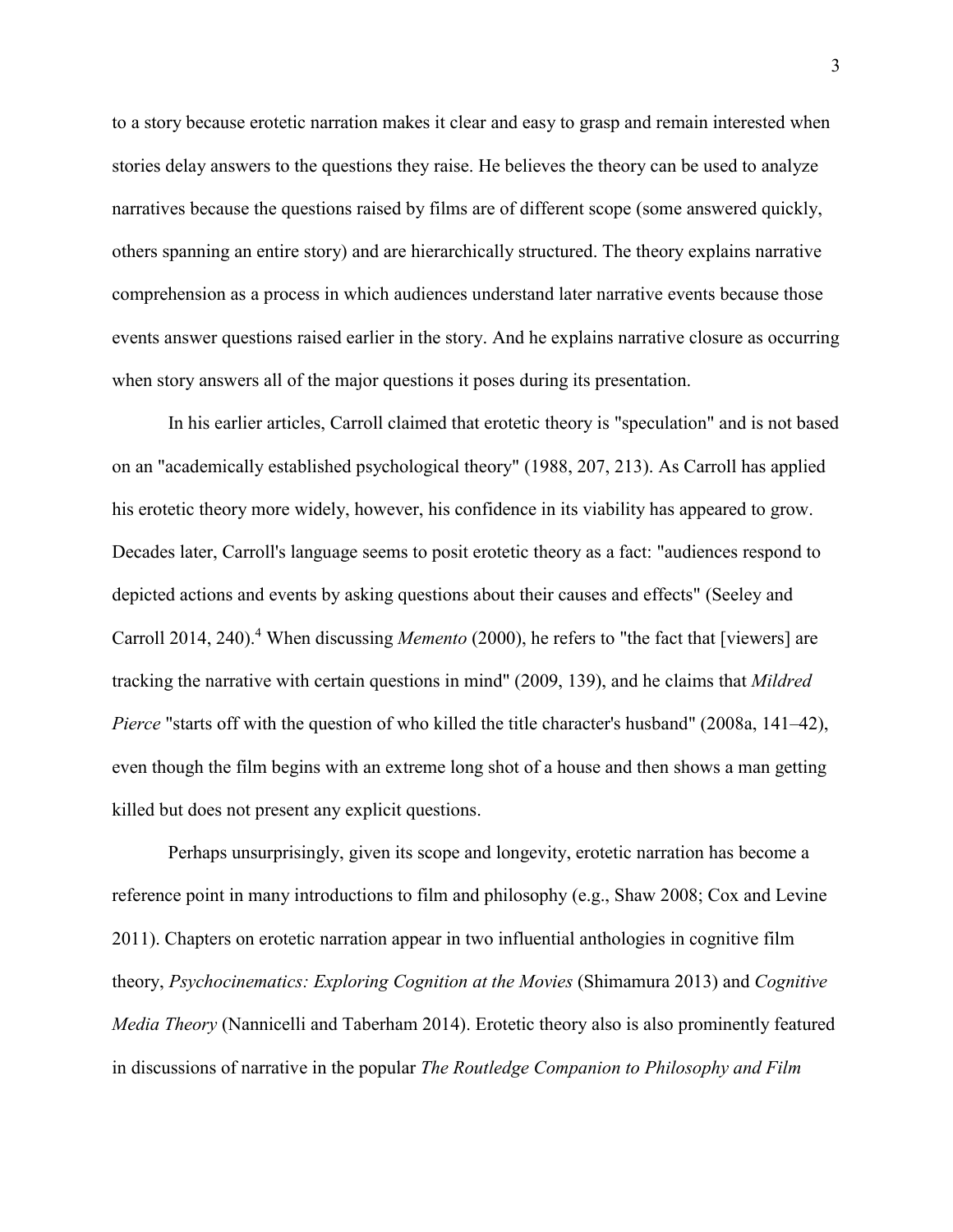(Livingston and Plantinga 2008) and *The Routledge Companion to Philosophy and Literature* (Carroll and Gibson 2016).

More surprising is that, despite this prominence, Carroll's erotetic theory has very rarely been negatively criticized.<sup>5</sup> As this article argues, however, carefully examining the ontology of its core concepts reveals several problems in this long-standing theory. The first section of this article explores numerous ambiguities in erotetic theory and identifies its most viable specification, which does not match the most common descriptions of the theory. The second section evaluates evidence and argument used to support the theory and finds that much of it supports only corollary claims rather than the theory's core claim and argues that the remainder is unpersuasive. The third section argues that the theory, as currently presented, is unfalsifiable and thus vacuous. These conclusions suggest that both erotetic theory and its related corollary claims require substantial revision if they are to continue to serve as touchstones in film and narrative theory.

# **Clarifying Ambiguities**

As Carroll notes, erotetic theory is built on Pudovkin's suggestion that "the relation of earlier scenes and events in a film narrative to later scenes and events can be generally understood on the model of the relation of a question to an answer" (1988, 171). Since this formulation is quite vague, to evaluate the validity of erotetic theory, we must specify the details of its core claim that most narrative films raise and answer questions. Regarding the scope of the theory, Carroll emphasizes that it is not intended to apply to all narrative films, but only to what he calls "movies," which he describes as "a narrow term that refers to the kind of mass media narrative motion pictures associated with big Hollywood studios, Bollywood, and indie distribution houses that feed mainstream 'art houses'" (Carroll and Seeley 2013, 53). The term's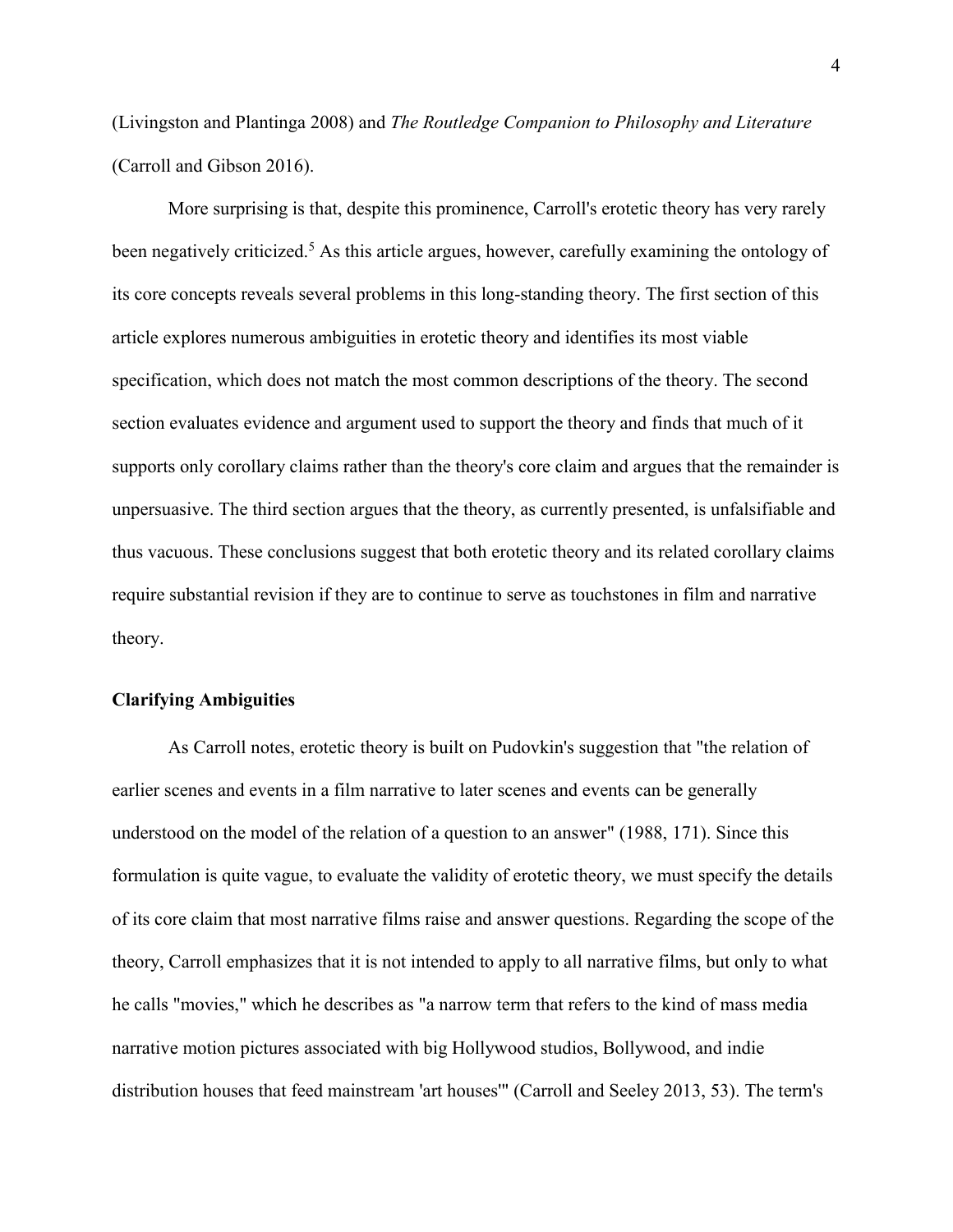claimed narrowness, however, is belied by the fact that the particular categories included in this description comprise the vast majority of commercial feature films. Carroll also identifies other films as erotetic, including the formally experimental *Memento* (2009, 132) and "most . . . documentaries" (2008b, 215). In addition to claiming that the "vast majority" of mass-market films use erotetic narration (1988, 179; 2008a, 152), Carroll elsewhere identifies works in other art forms as erotetic, including popular narrative television shows (1988, 170; 2008b, 215); fiction genres such as "mystery novels, adventure stories, Harlequin romances, Marvel comics, and so on" (1985, 96); and even "William Johnstone's porno-occult trilogy" of novels, "*The Devil's Kiss*, *The Devil's Heart*, *The Devil's Touch*" (1990, 135).

Assessing erotetic theory also requires a clarification of whether it aims to characterize only major narrative events or also minor causes and effects. Although Carroll sometimes describes erotetic structure as accounting for only the "basic skeleton" (1988, 175) or "core narrative structure" (1988, 177) of a story,<sup>6</sup> he more often characterizes erotetic structure as involving both macro-questions and micro-questions. Whereas macro-questions "organize large parts of the tale" or "structure an entire text"  $(2007b, 5)$ ,  $\frac{1}{2}$  micro-questions "connect two individual scenes or a limited series of scenes and sequences" (1985, 98), operating "moment to moment" (2007b, 6) and supplying "the connectives between shifting camera positions" (Seeley and Carroll 2014, 242), which implies that they connect even individual shots. One of Carroll's examples shows the level of narrative detail erotetic theory addresses: "*The General* [1926] is unified from end to end by micro-questions: every time debris is cast on the [train] tracks, for example, the question arises whether or not there is a derailment in the offing" (2007a, 171).

Despite the centrality of the theory's claim that narration "proceeds by generating a series of questions that the plot then goes on to answer" (1990, 130), a close look at Carroll's writing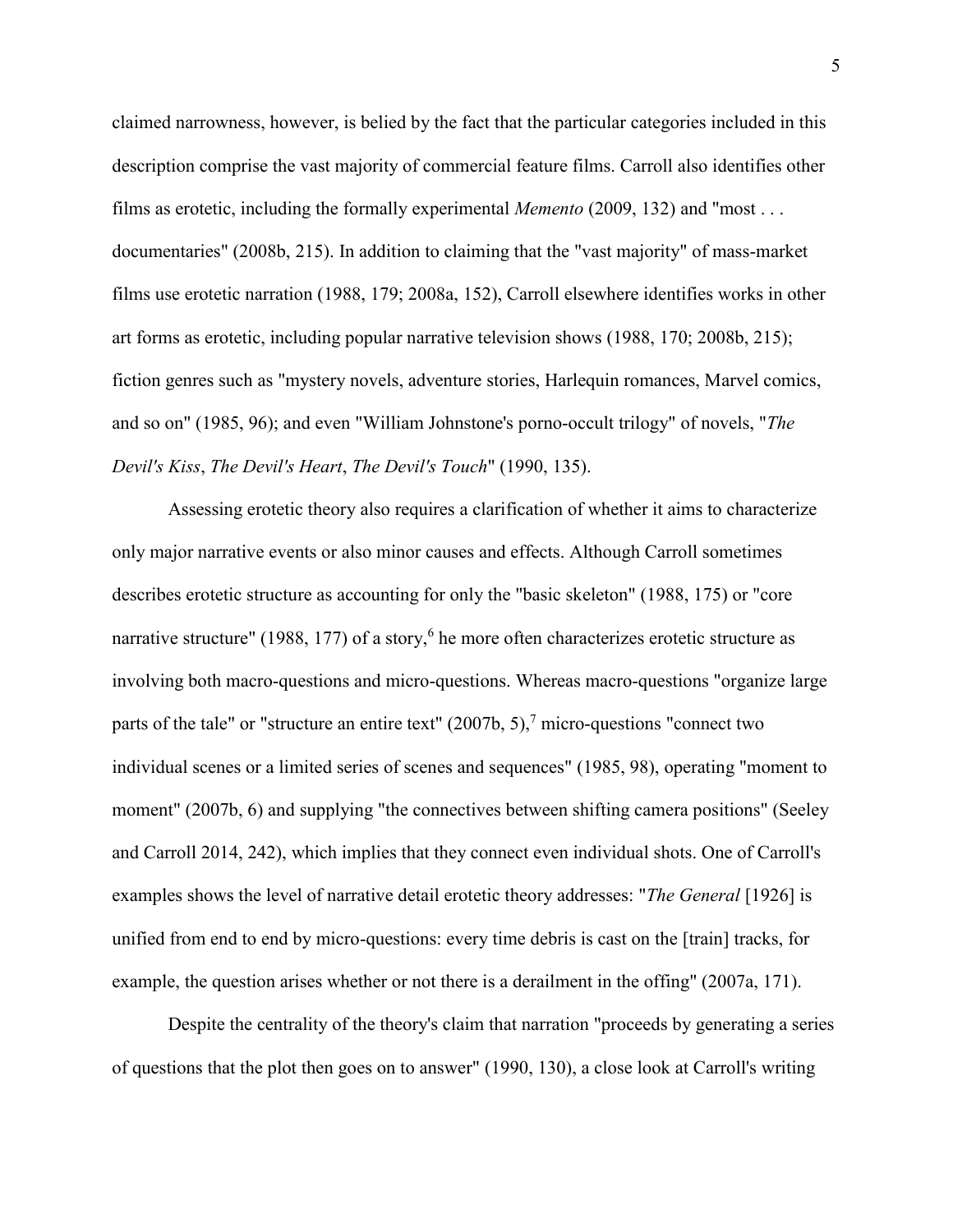shows a surprising ambiguity in how he accounts for the specifics of this process. He often uses the passive voice to describe how questions arise, thereby avoiding attribution of cause.<sup>8</sup> When he does identify a cause for questions, he does so inconsistently; in various places, he says questions are caused by represented narrative events, by the film or filmmaker, by some particular aspect of the film (such as a scene, framing, or narration), or by the viewer.<sup>9</sup> Carroll's use of verbs makes his account of how questions relate to narration even more ambiguous. He rarely uses active verbs normally associated with questions, such as "asks" or "poses,"<sup>10</sup> and sometimes employs verbs that suggest films have "made salient" (1985, 97), "put before us" (1988, 181), "intensified" (1984, 69), or "served up" (2008b, 210) questions that already exist.<sup>11</sup> Most commonly, however, he describes questions as being newly formed, but often without specifying whom or what will "raise" (1984, 67), "introduce<sup>[e]"</sup> (1985, 99), "evoke" (2007b, 10), or "generate" (2008a, 150) the questions.<sup>12</sup> Using this wide variety of terms, Carroll describes the process of question-raising in not only different but sometimes contrary ways, even in contemporaneous articles. In one essay, for instance, he claims that "questions . . . have been planted by the filmmaker" (2008a, 144), while in another he refers to "the saliently posed questions the narrative has served up" (2008b, 210) and in a third asks "what precisely does the spectator do" and answers "primarily, I submit that we ask questions" (2009, 138). But there are theoretical consequences to whether a question is intentionally communicated by an artist, implied by narration, or asked by an attentive viewer, so a more specific account of question formation is needed to evaluate erotetic theory.<sup>13</sup>

If erotetic theory's claim that narrative questions come into existence during the viewing experience is valid, it should be able to provide an account of the proximate cause for this phenomenon. Given that Carroll himself observes that questions are rarely explicitly stated by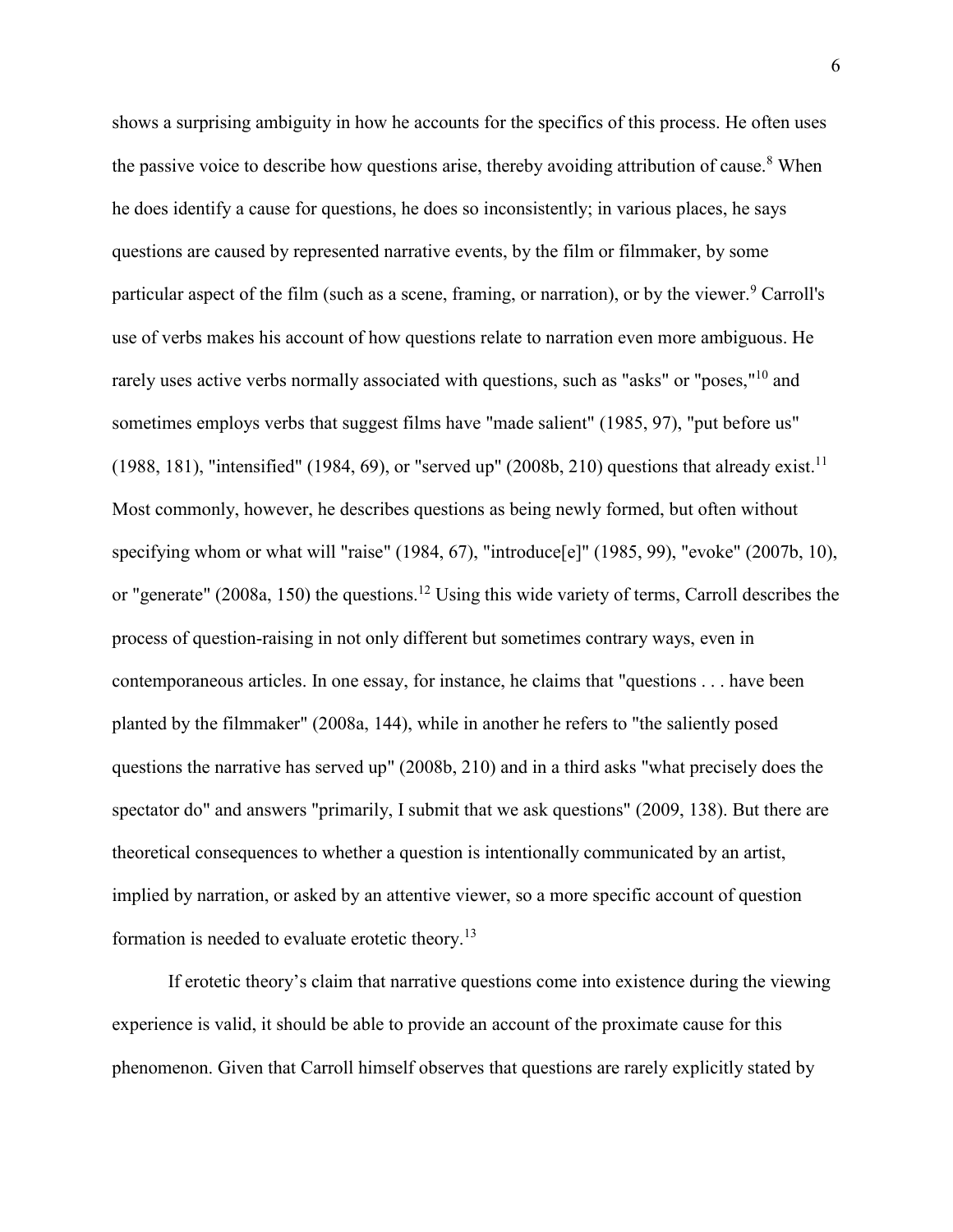films in text or dialog, claiming that "movie footage, minus dialogue or intertitles, does not ask questions or issue commands" (2008a, 148), erotetic theory cannot rely on an account in which questions are asked by or through films. Rather, questions raised by a film must be the result of the film's prompting viewers to ask narrative questions in their own minds. Yet there is an obvious objection to this aspect of erotetic theory, one that Carroll himself notes: viewers' subjective experience of watching films does not include frequently asking questions. As Carroll grants, viewers "are not introspectively aware of framing questions" (1990, 133), and thus he concedes that he "must say that such spectators frame narrative questions tacitly, and that they subconsciously . . . expect answers to them" (1988, 172).<sup>14</sup> In other words, erotetic theory holds that viewers create macro-questions and micro-questions as they watch films but are not aware that they are doing so. Although Carroll rarely describes the erotetic process in terms of viewers' causing questions, that appears to be the only viable interpretation of the erotetic notion that narratives regularly raise questions.

Nonetheless, Carroll seems to resist explicitly describing viewers as asking questions, and in fact warns his readers not "to confuse having a question—which may be an implicit and tacit matter—with performing a self-conscious operation. Not all mental processes can be equated with consciously performed processes; nor are all mental states—such as having a question—to be equated with performing a mental action such as that of internal questionposing" (1988, 173). Yet this comment conflates two issues: first, whether having a question is a mental action, and second, whether viewers are conscious of their mental actions. Even if we grant, for the moment, that viewers might have questions non-consciously, Carroll's use of the passive phrase "having a question" elides the fact that viewers can have questions (consciously or not) only if those questions are created at some point by some cause. Given Carroll's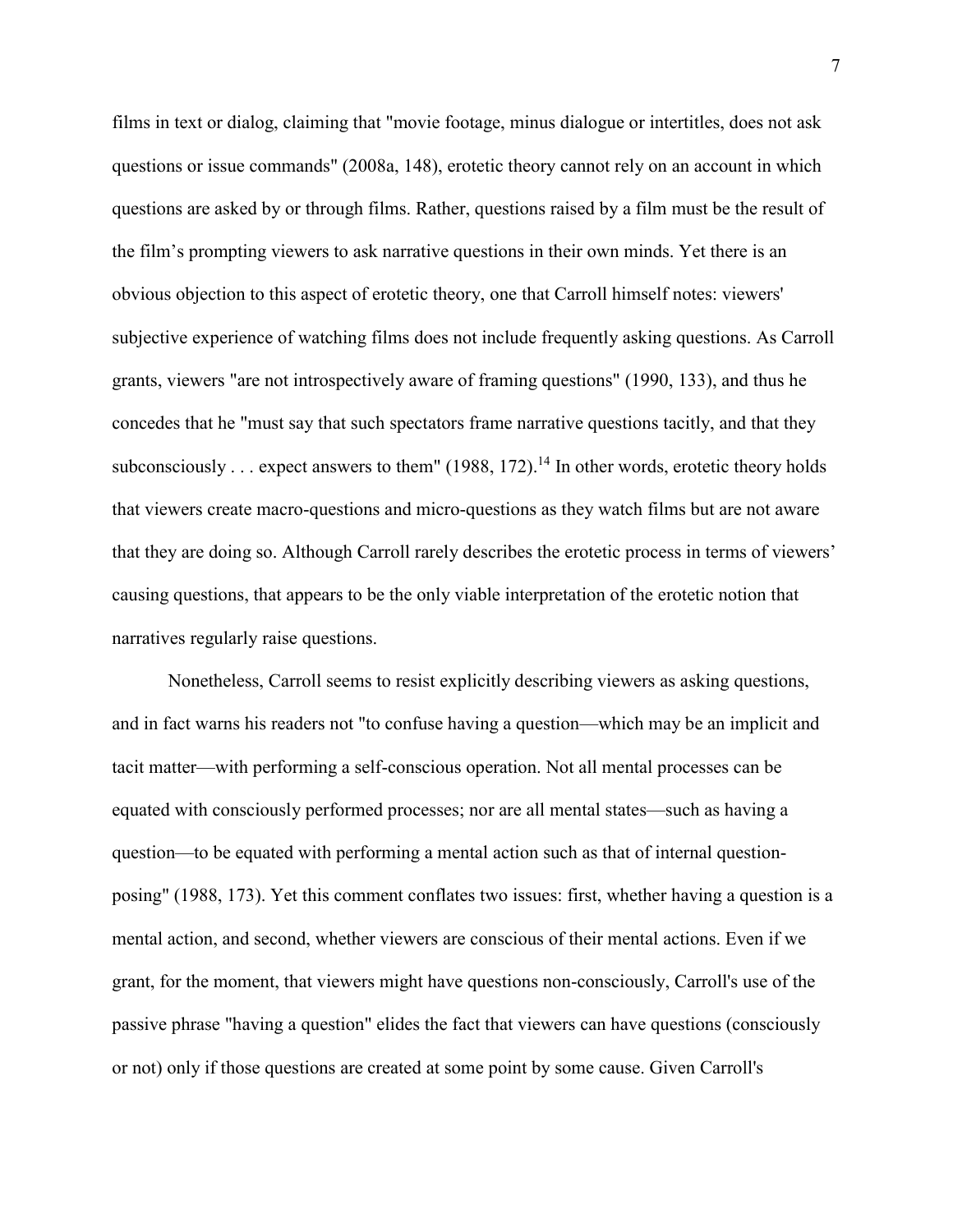admission that films rarely ask explicit questions, erotetic theory appears to require that viewers most often create the narrative questions they have. Thus, even if Carroll is right that having a question is not a self-conscious operation, viewers' questions must be mentally created by viewers themselves, and forming a question for which one wants an answer can be fairly called asking a question. Therefore, erotetic theory's claim that films raise questions can be defended only on the more specific account that films cause viewers to ask themselves questions, sometimes consciously but most often non-consciously (or in Carroll's terms, tacitly).<sup>15</sup>

Carroll's description of questions as tacit, however, is at odds with his frequent characterization of films as raising questions in a forceful, assertive, or emphatic manner, saliently posing questions, or making questions salient.<sup>16</sup> However, since films do not pose questions, they cannot pose questions forcefully or in any other manner. A film can vividly or assertively present events, perhaps, but not questions. Further, the notion that narrative questions are salient in viewer's minds contradicts the account that viewers ask questions tacitly and are generally unaware of them. A scene cannot be described as both causing viewers to ask questions tacitly and as bringing "well-structured possibilities to the forefront of our attention" (Carroll 1990, 32). Any plausible version of erotetic theory, therefore, must eschew the notion that questions are forcefully asserted or are generally salient for viewers.

Yet even the more specific claim that viewers ask themselves tacit questions is ambiguous because the very concept of "question" is unclear in Carroll's work. A close reading of his writings supports three different notions of question. One is the ordinary-language notion of a question as a linguistic construction, much like a sentence, that solicits information. Carroll consistently uses ordinary questions in his examples, such as "will z draw his gun?" (1984, 68) or "will she find the ring?" (Seeley and Carroll 2014, 245). But erotetic theory cannot rely on this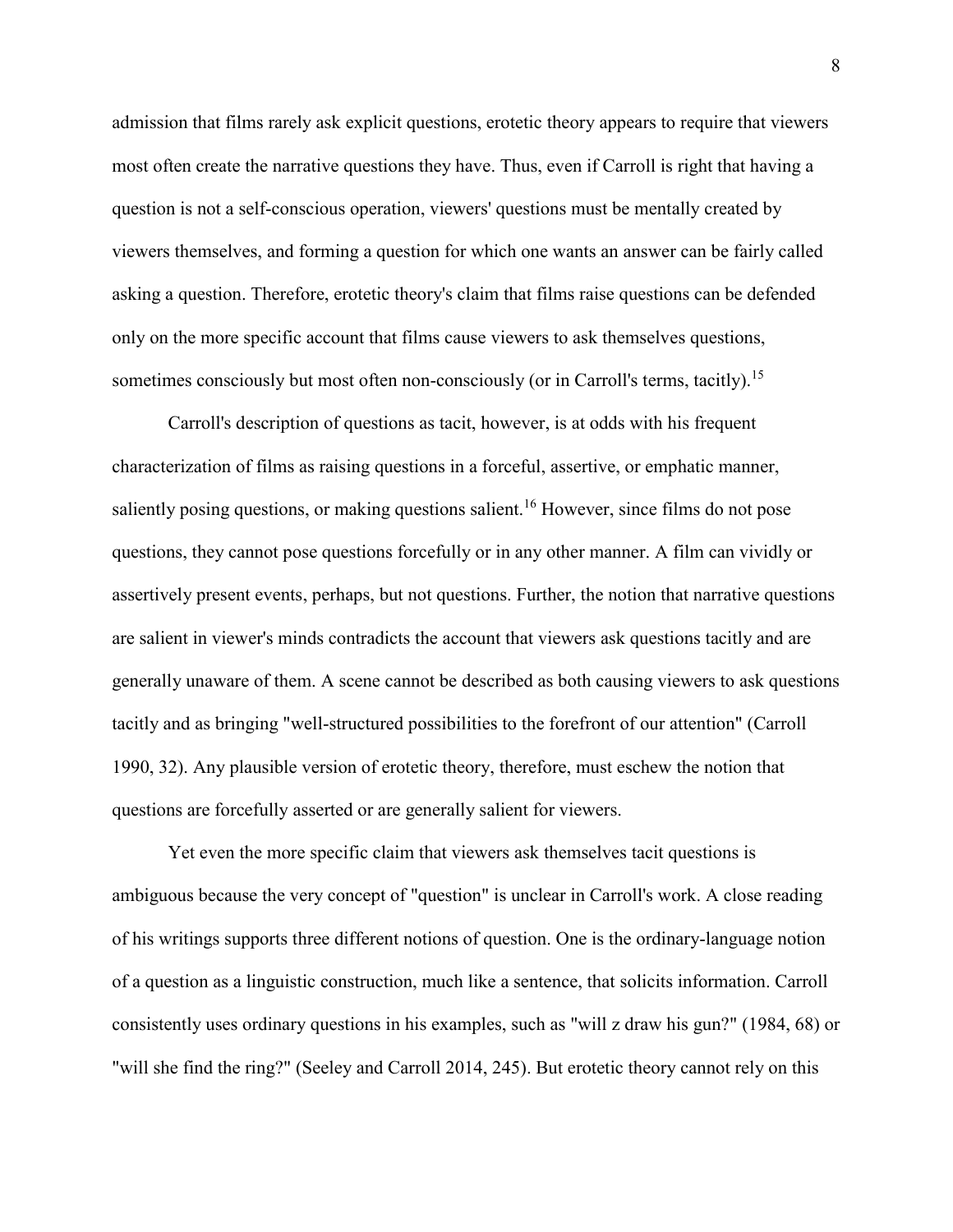notion of literal questions for two reasons. First, although films do prompt viewers to initiate mental processes, Carroll provides no reason to believe that these processes typically have an erotetic structure. Second, erotetic theory involves tacit (i.e., non-conscious) questions, and the notion of tacitly generating questions in their ordinary-language sense is, I propose, incoherent: as linguistic constructions, questions are created by combining words (even if only internally in consciousness), and this process of linguistic construction is not one that can regularly occur non-consciously in audience members' minds.<sup>17</sup>

Carroll appears to anticipate this concern by stating that tacit questions are no less coherent than tacit beliefs (1984, 67), a point that also fails to stand up under scrutiny. A tacit belief (more commonly referred to as an implicit belief) is generally understood not as a stored, non-conscious mental representation but as a set of behavioral dispositions to act in certain ways given certain circumstances (Schwitzgebel 2015).<sup>18</sup> A tacit belief that my keys are in my right pocket, for instance, consists of a disposition to (among other things) reach into my right pocket when approaching my front door; a tacit belief that my keys are in my left pocket consists of a disposition to reach into my left pocket in the same circumstances. These dispositions can cause behaviors without my ever becoming conscious of the related tacit beliefs, and the differences in these behaviors correspond to the differing content of the underlying beliefs. But there is no parallel way to characterize tacit questions in terms of behavioral dispositions. One might argue that tacit questions are behavioral dispositions to anticipate or seek out possible answers. But if tacit questions are like tacit beliefs, we should be able to identify how the behavioral dispositions composing a film viewer's tacit question "Where does that door lead?" differ from the dispositions composing the tacit question "Where is that door located?" Yet both are dispositions for the viewer to behave in a similar way: attend to the film. The only possible dispositional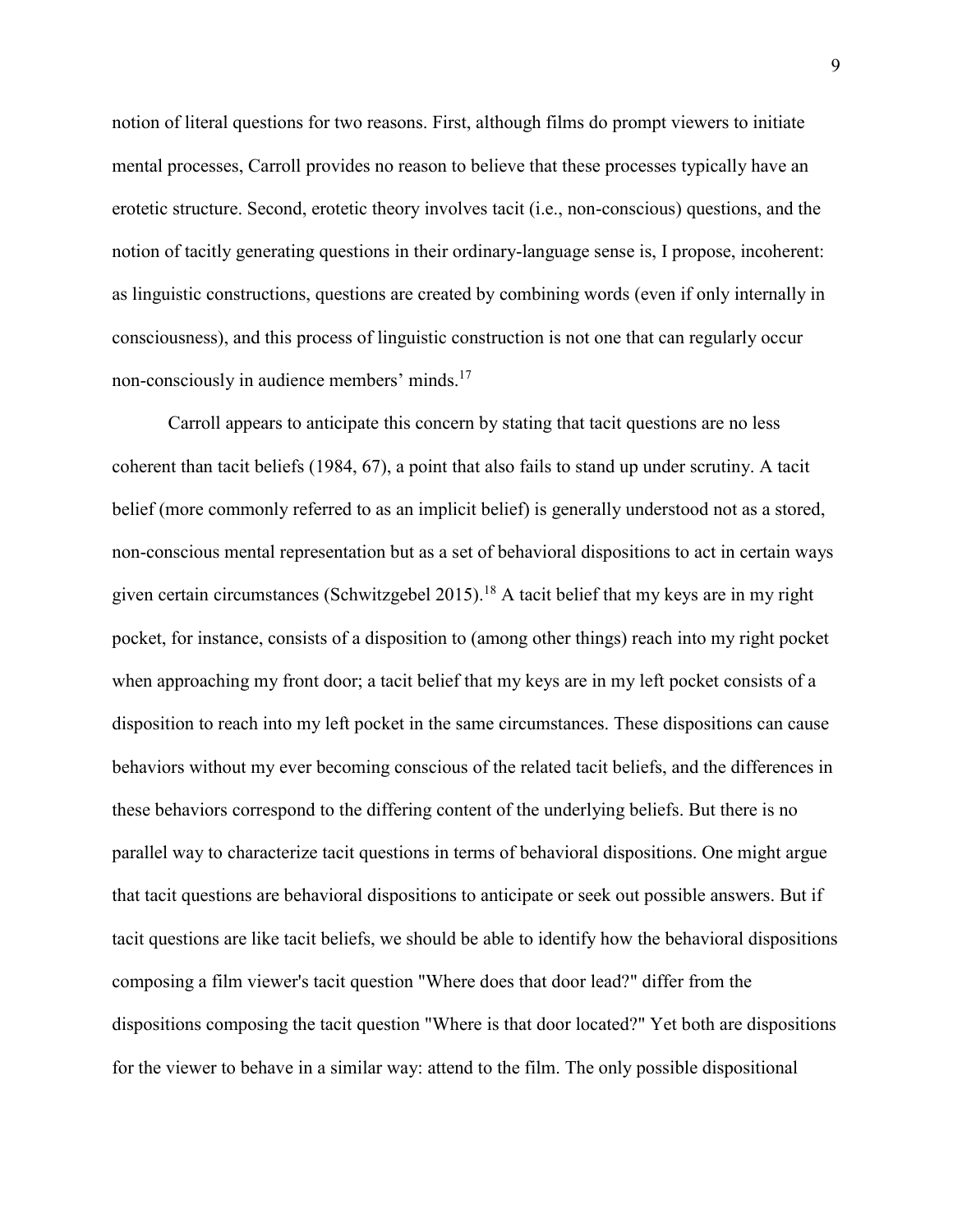differences (such as different responses to the question "What are you wondering about now?") require the viewer to be made aware of the (no longer tacit) question. Since "Where does that door lead?" is different from "Where is that door located?" these questions can be said to exist tacitly only if we can clearly identify ways the dispositions that constitute them can tacitly lead to different behaviors, and Carroll provides no way to do so.<sup>19</sup>

Perhaps recognizing that erotetic theory cannot rely on the ordinary-language notion of questions as linguistic constructions, Carroll provides a second notion of question, often writing as if questions were unproblematically substitutable with other concepts, such as expectations. He states, for example, that "earlier narrative scenes raise questions, issues, or possibilities that are answered or actualized by later scenes" (1984, 67); claims that narrative events cause "certain problems to be raised or questions to be asked" (2008b, 208); and describes how "narrative movies can evoke questions" by causing viewers "to wonder what will happen" (2008a, 140).<sup>20</sup> Elsewhere, Carroll describes the act of "raising questions" as "arousing curiosity" (Seeley and Carroll 2014, 241). Together, the many similar constructions in his articles imply that asking questions is essentially equivalent to being curious, having expectations, or making predictions. This view that erotetic narration does not rely on viewers' asking literal, linguistic questions is also supported by his claim that that viewers have "subconscious expectations which we can represent as questions" (1988, 173), which suggests that, in his view, there is little consequence to whether viewers' mental states take actual erotetic form.

Although the view that asking questions is functionally equivalent to arousing curiosity is a better match for viewers' subjective experience than the ordinary-language option, this view creates other problems. First, this view makes it very difficult to specify what it means for a scene to answer a question. On an ordinary-language understanding of questions, an answer is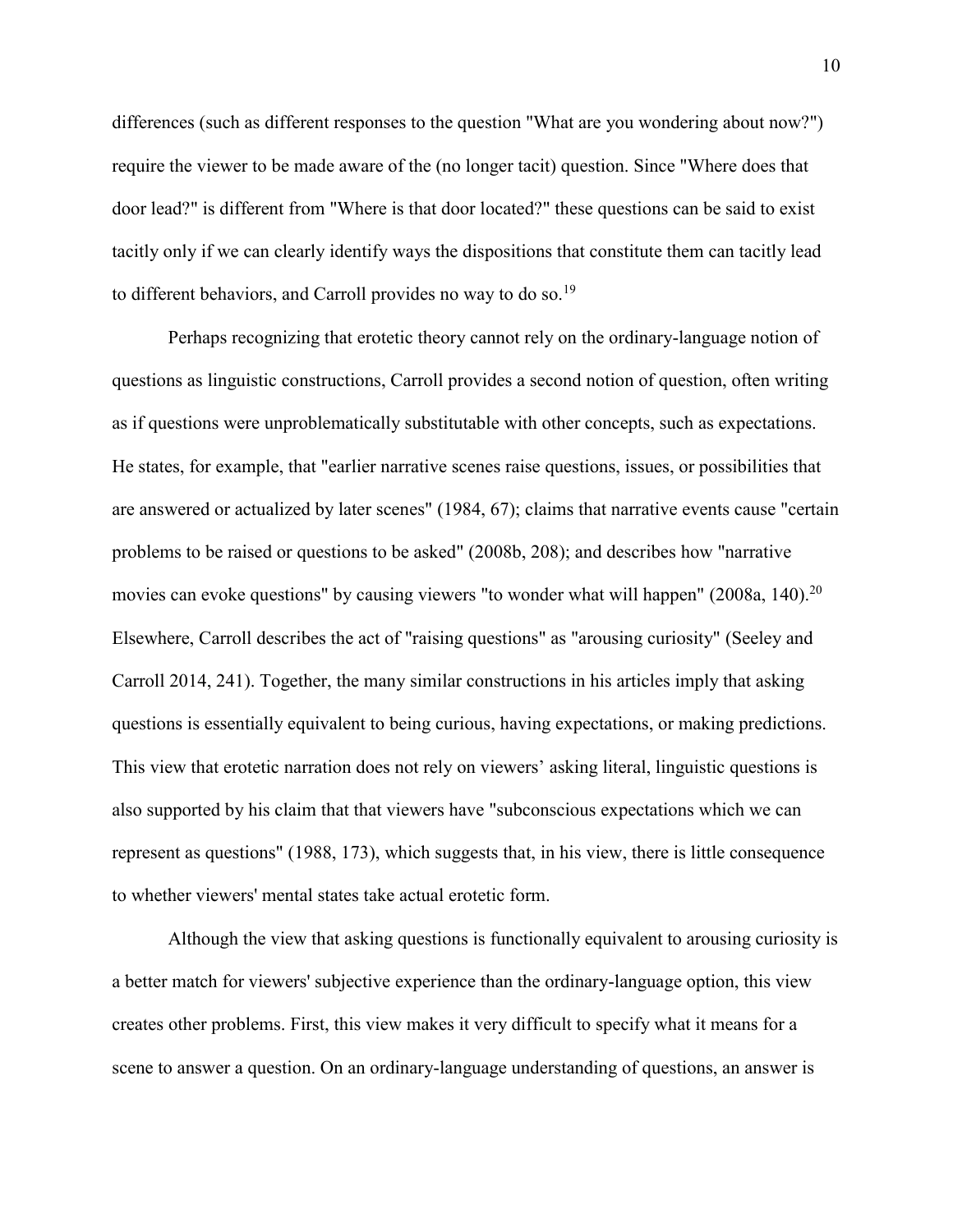that which supplies the requested information. Perhaps Carroll thinks that a viewer's question "will Bob draw his gun?" is equivalent to the viewer's being curious about whether Bob will draw his gun. But curiosity need not be so specific.<sup>21</sup> A viewer's curiosity about a story may simply be a desire to know more about the narrative's causes, effects, or situations. Therefore, if asking a question simply means being curious about the narrative, then any scene that provides story information could count as a partial fulfillment of that desire to know more about the story, and thus as a partial answer to the earlier scene.<sup>22</sup> But an account in which nearly every scene answers questions prompted by nearly any previous scene would be wholly uninformative and should be avoided. Further, erotetic theory as set forth by Carroll overlooks important distinctions between questions and expectations, predictions, or curiosity. For example, questions cannot be correct or incorrect, but answers can.<sup>23</sup> Predictions are the opposite: predictions can be correct or incorrect, but outcomes cannot. Questions also do not admit of degree—they are either asked or not asked—but there can be a wide variety in viewers' levels of curiosity, degrees of confidence in predictions, or the specificity of their expectations. These contrasts are additional reasons to not equate questions with these other concepts.

More viable is Carroll's third notion of question, which holds that asking a question means considering the range of possible answers. Carroll claims that "the questions a story poses delimit the range of what can happen next" (1990, 132) and describes viewers as "tacitly projecting the range of outcomes as subconscious expectations which we can represent as questions" (1988, 173). On this view, scenes raise questions when they cause viewers to project what I will call "possibility ranges" and answer questions when they show which possibility in this range is actualized in the story. Carroll states that these ranges are tacit; he says viewers do not have "an array of concrete possibilities" in mind but that "earlier events open a range of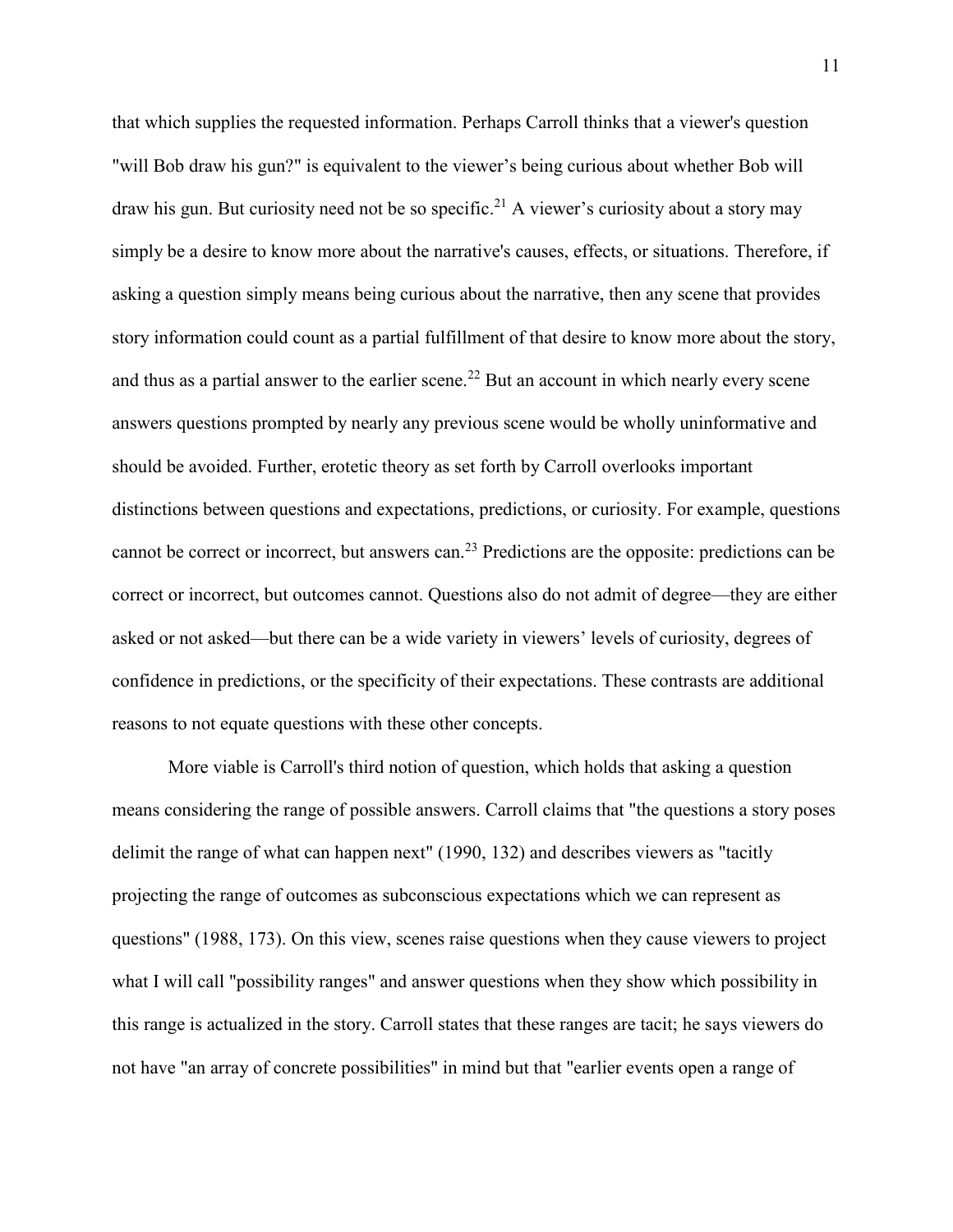possibilities and when later events arrive, we recognize that they fall into that range" (2001, 131). The answers provided by a narrative, therefore, "progressively narrow down the field of possibilities until the occurrence of one set of events sates our animating curiosity" (Carroll  $2007b, 9$ <sup>24</sup>

As with the notion of question, however, Carroll describes the breadth of viewers' possibility ranges in ways that have incompatible connotations. On his narrowest account, such ranges can be described in terms of very limited options. For example, in the description of one story, he says that a character robbing a bank "raises two well-structured possibilities: he will be caught/he will not be caught " (1984, 67); in a description of a murder mystery, he says the story raises "as many available alternative answers to the ruling question—whodunit?—as there are available suspects" (1990, 132). Yet Carroll fails to explain why the possibility range in the former example would be "structured" in such a way that included just two possible outcomes. Since narrative events are generally portrayed in more detail than in Carroll's abstract descriptions, the possibilities are numerous: the character in the first film might be seen by the police and chased, but not physically restrained; physically restrained but not arrested; or arrested and tried but not convicted. As for the murder mystery, the possibility range includes not just the number of suspects but the many ways in which they might have killed the victim and the reasons they could have had for doing so.

Elsewhere, Carroll characterizes viewer expectations as constituted more broadly by "the likely range of what can happen next" (1990, 132), but if possibility ranges include only likely events, this raises the concern that erotetic theory cannot account for surprise, which seems to require that the narrative contain unlikely events. Carroll's response to the concern about surprise is that possibility ranges include all possibilities, even if they are consciously recognized as such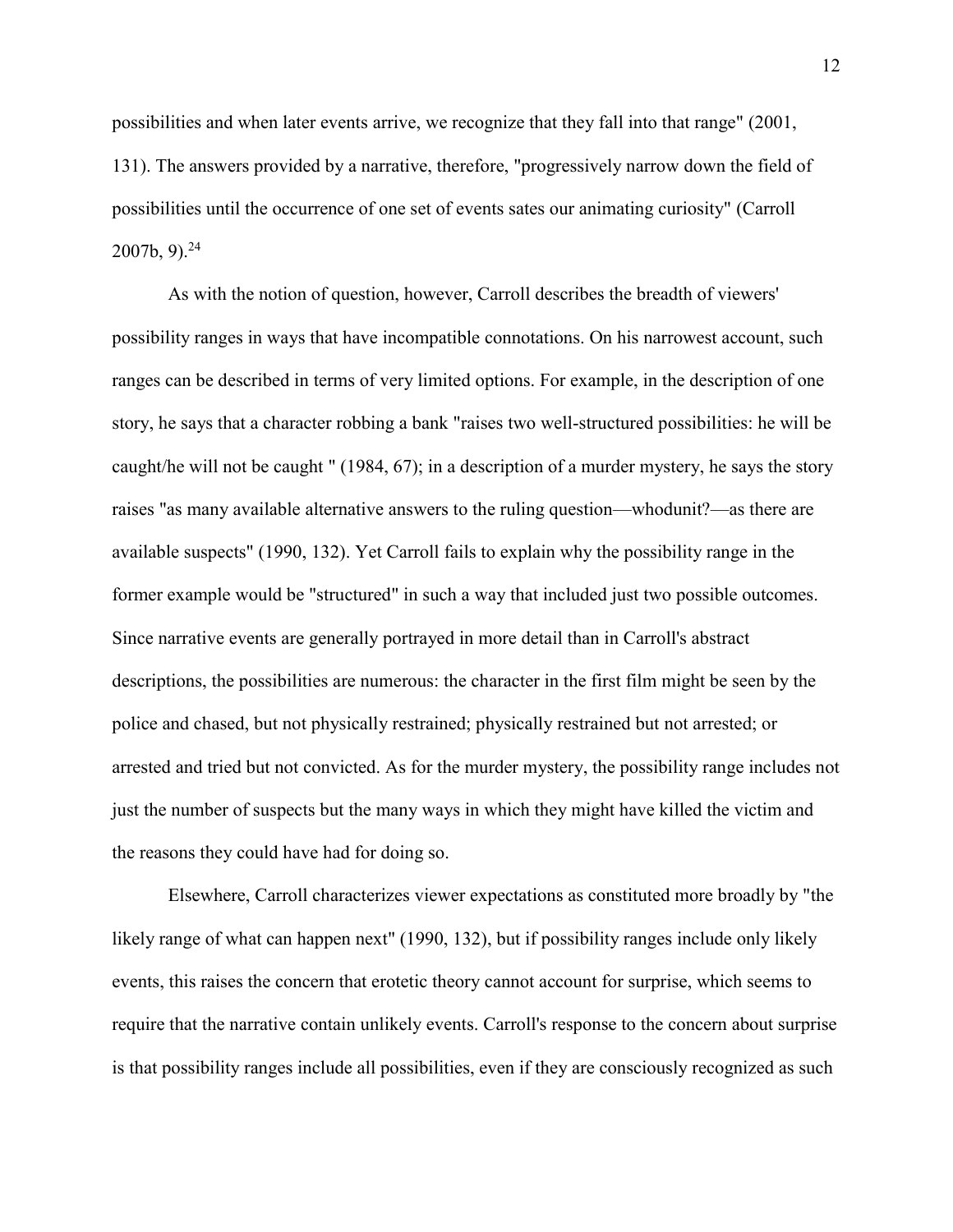only after the fact: "This does not mean that we are not often surprised by subsequent events in a narrative. I was surprised when I learned who the culprit was in the movie *The Usual Suspects* [1995]. . . . However, once the culprit was revealed, I recognized that he fell into the range of possibilities opened by earlier scenes" (2001, 133). Given that possibility ranges include all possible outcomes and that Carroll provides no reason to think that micro-questions and macroquestions are ontologically distinct, possibility ranges also would seem to encompass microquestions as minor as the angle at which the debris hit by the train in *The General* will "fly away"—a question with a vastly large possibility range. For these reasons, Carroll's description of viewers tracking only a very limited number of possibilities is misleading.<sup>25</sup>

Although erotetic theory claims that most films prompt viewers to ask themselves narrative macro-questions and micro-questions that are answered in later scenes, the most plausible specification of this claim is not the intuitively appealing notion that viewers sometimes think "which one of those characters is the killer?" and then learn the answer. Rather, it is the non-intuitive account that viewers continuously and non-consciously project ranges of all possible narrative outcomes as they learn story information and that scenes narrow these possibility ranges as certain outcomes are shown to occur in the story world of the film. Having specified this account of erotetic theory allows us to more accurately consider next whether it is supported by evidence.

# **Evaluating Observable Evidence**

As Carroll himself notes in his criticism of the "suture theory" proposed by psychoanalytic film theorists in the 1970s and 1980s, "Before one goes on to theorize about the nature of internal changes in spectators, one should produce some evidence that the spectators are undergoing some sort of transition. That there are changes in the stimulus does not indicate a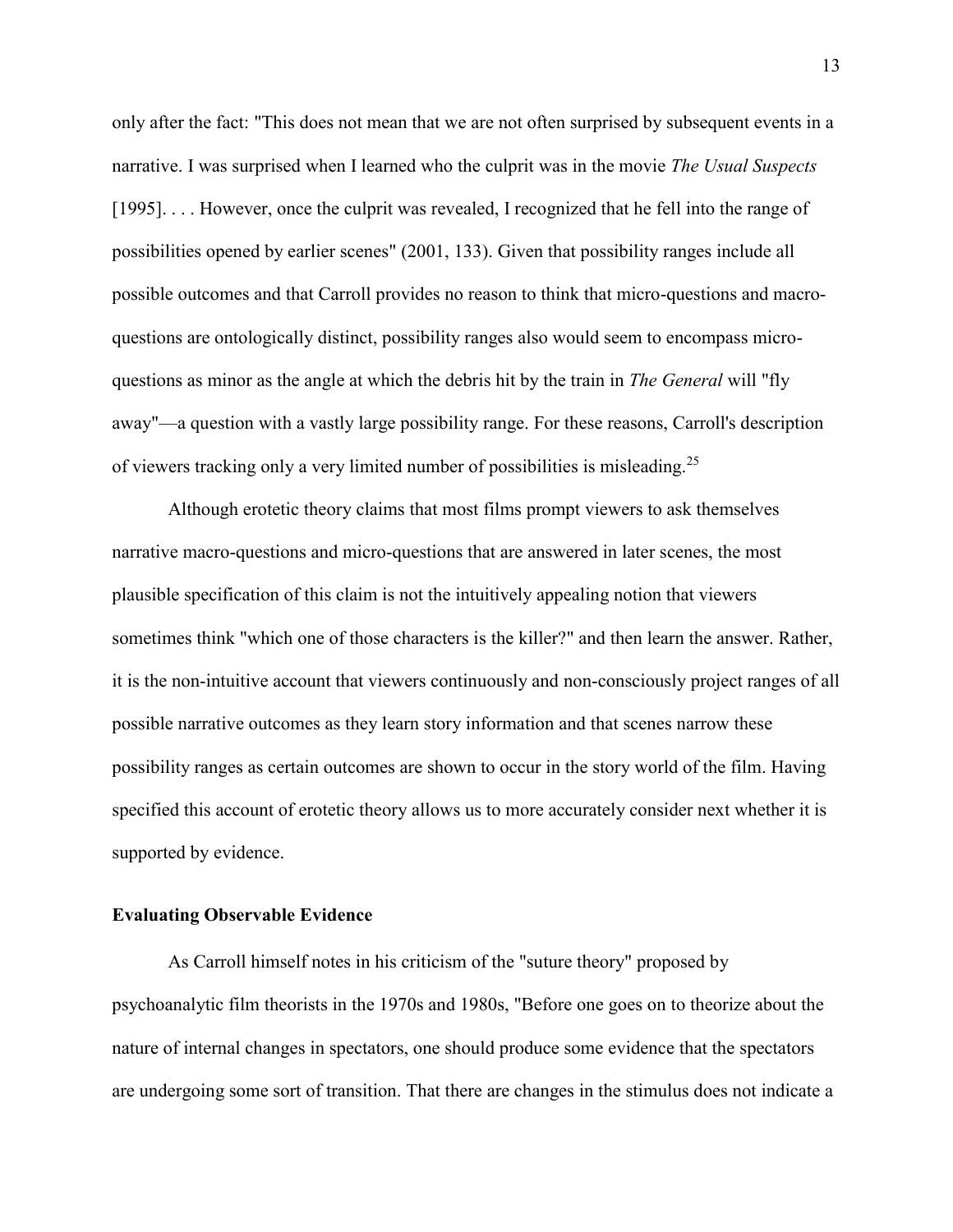corresponding change in the spectator" (1988, 188). As this section demonstrates, however, erotetic theory fails to meet this eminently reasonable standard.

Since Carroll grants that film viewers are generally not introspectively aware of having questions as they watch films, he uses viewer behavior as evidence to support his core claim that film viewers regularly ask questions. Behavior can reveal implicit expectations, he suggests, as in his example of reaching "for a glass, without reflection, only to be surprised that it is no longer there; obviously, we tacitly thought it was there, and our expectation is manifested by being implicit in our behavior" (1990, 133). Similarly, he claims that viewers' continuing attention to a film's story demonstrates an implicit expectation that they will receive answers to their questions—or, in his passive construction, that viewers' "expectations of answers to these questions often remains implicit in their following the story" (1990, 133). Yet these two examples are not analogous. While one can fairly infer that a person who reaches for a glass implicitly expects the glass to be there, the phrase "reach for a glass" presumes a motive that is essential to inferring that person's expectation. But viewers' motives for continuing to watch films is the very fact in question; Carroll cannot simply assume that they do so because they are expecting answers to questions. Viewers might continue to watch films for many other reasons; for example, they may be waiting to see if a boring film becomes more entertaining. So by itself, continued viewer engagement does not seem to provide supporting evidence for erotetic theory.

Carroll offers another example of viewer behavior as evidence supporting erotetic theory when he argues that the theory "can be confirmed by turning off the projector as the last reel of the movie is about to wind onto the screen. Irritated, the audience will jump up and demand to know, for instance, whether the baby was rescued" (2008b, 211).<sup>26</sup> Although it is unclear whether Carroll intends that readers understand this claim literally or as a rhetorical flourish, the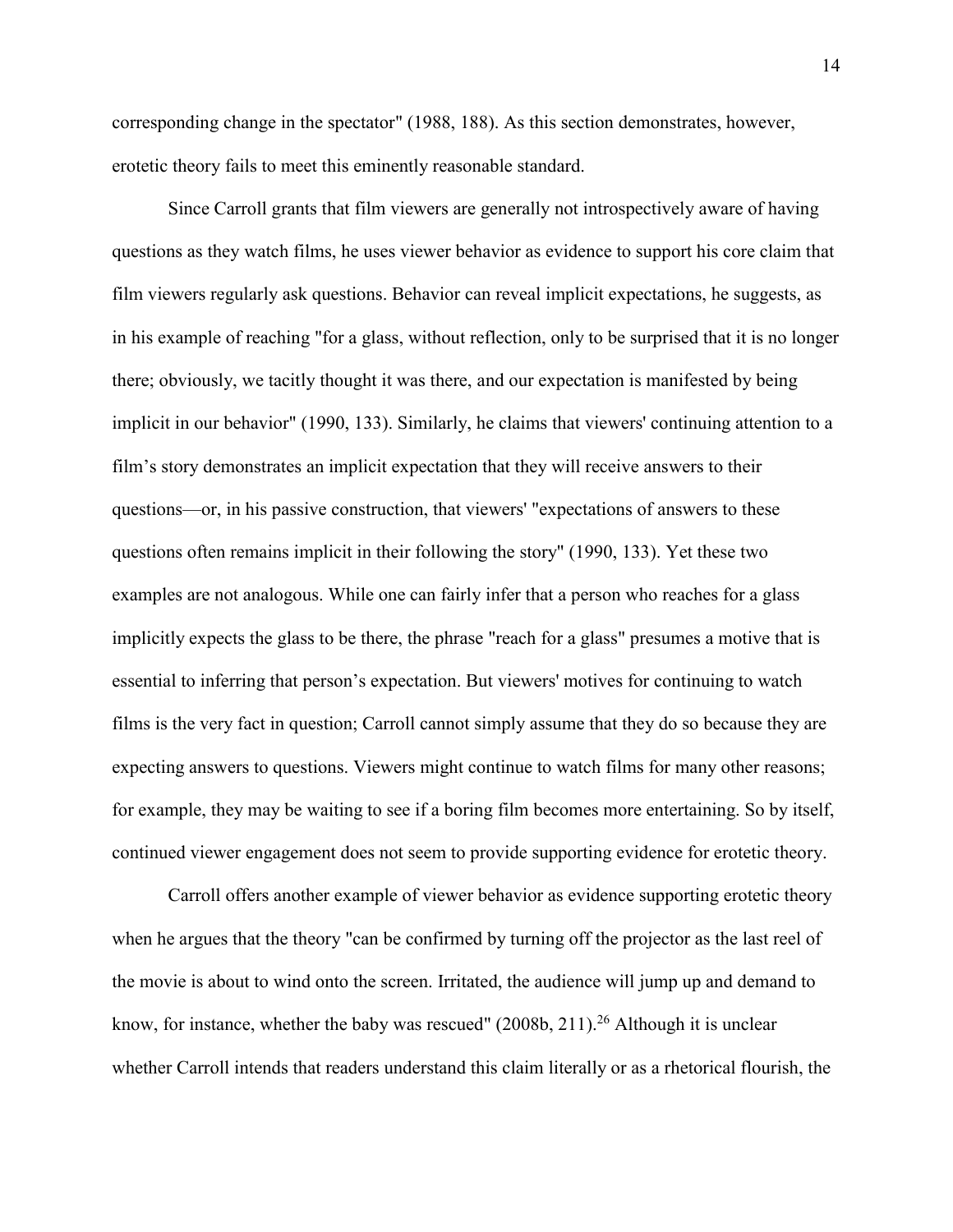frequency with which he has made this argument (1984, 68; 1988, 173; 1990, 133; 2008a, 144; 2008b, 211; 2009, 145) suggests that we should take the claim at face value. Even if he were to provide actual evidence that a screening interruption can cause audiences to demand answers to narrative questions,  $2^7$  such a fact would not support the notion that audiences are tacitly asking themselves questions during a typical, uninterrupted screening. Similarly, if you spilled a drink on me in a darkened theater, and I shouted, "Oh no! Is that soda or water?" my sudden explicit question would not imply that I had, up to that point, been tacitly asking myself what you were drinking.

Taking a different approach, Carroll argues that "further support for the question/answer model might be gained by using it, not to analyze, but to develop movie scenarios," which he claims offers "a very serviceable guide for producing stories that strike one as typically 'movieish,' especially in their economy" (1988, 179–80). Yet even if erotetic theory could inspire a useful method for generating successful commercial films, such a fact would not establish a correct account of viewers' mental processes during film viewing. It is also hard to imagine how one would establish non-circular criteria for being "movieish."

In two recent essays co-authored with William Seeley, Carroll has offered new psychological evidence to support erotetic theory that had not been available when he first proposed the theory (Carroll and Seeley 2013; Seeley and Carroll 2014). Yet this evidence, at best, supports only particular specifications of corollary claims, not the theory's core account. The research on the visual identification of real-world objects that the authors cite to explain how viewers recognize objects and sequences within a film (2013, 59–62), for instance, is not relevant to the viability of a question/answer account of narrative. Similarly, the authors' assert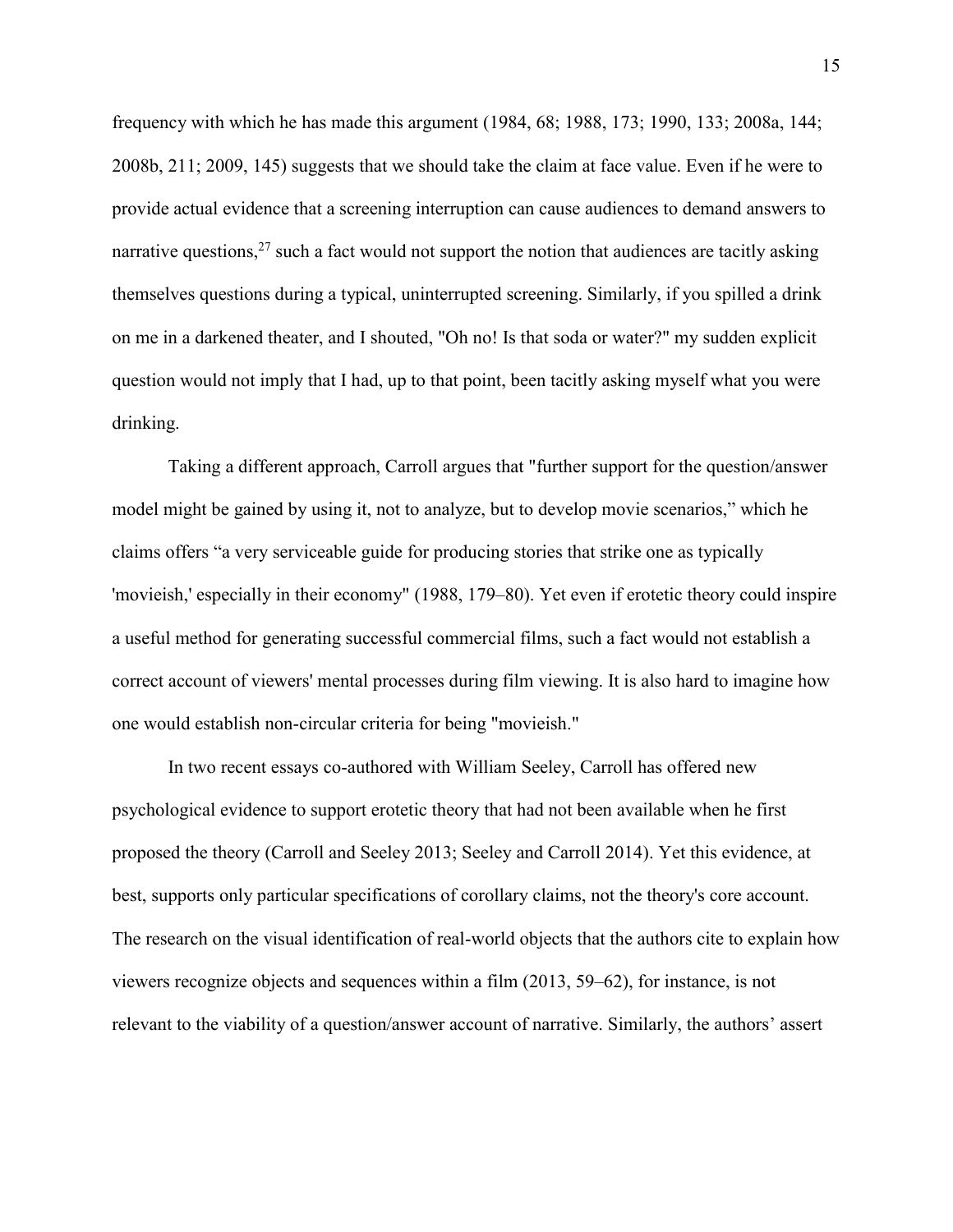that viewers' mind-reading of characters' intentions is relevant to erotetic structure (2014, 244), but mind-reading activity neither confirms nor disconfirms the core claims of erotetic theory.

Carroll criticizes suture theory for more than its lack of evidence of changes in viewers' mental states. He also argues that its predictions of changes in viewers' minds must "be correlated with something about" observable data, such as facts about the films themselves, because "without such constraint, there would be no rational way to decide the difference between explanations that postulate fifty changes in the spectator of a shot/reverse shot exchange and ones that postulate three, forty, a thousand, or none at all" (1988, 188). Yet the examples of individual films that Carroll uses to support erotetic theory also fail to provide any way to decide if a given shot or scene prompts viewers to ask three, forty, or a thousand questions, and it is unclear what kind of data could allow one to decide which of these possibilities is most accurate.

#### **Identifying Falsifying Circumstances**

Carroll describes erotetic theory's view of narrative structure as empirical (in his words, an "inductive characterization" [1988, 174–75]), and empirical theories are generally accepted only when their claims are falsifiable—that is, if it is possible to identify circumstances that would disconfirm those claims. Carroll himself has explicitly argued that unfalsifiable theories are "vacuous" (1988, 197). Yet a close examination of Carroll's disconfirming examples for two empirical aspects of his theory—the claims that most, but not all, films are erotetic and that erotetic narration is a "distinctive form of narration" (1985, 96)—cast additional doubt on the viability and usefulness of erotetic theory for understanding narrative films.

Carroll implicitly addresses the issue of falsifiability by proposing three categories of films that he claims are non-erotetic: modernist films, fantasy films, and episodic films. Modernist films such as *Last Year at Marienbad* (1961) and *India Song* (1975), Carroll claims,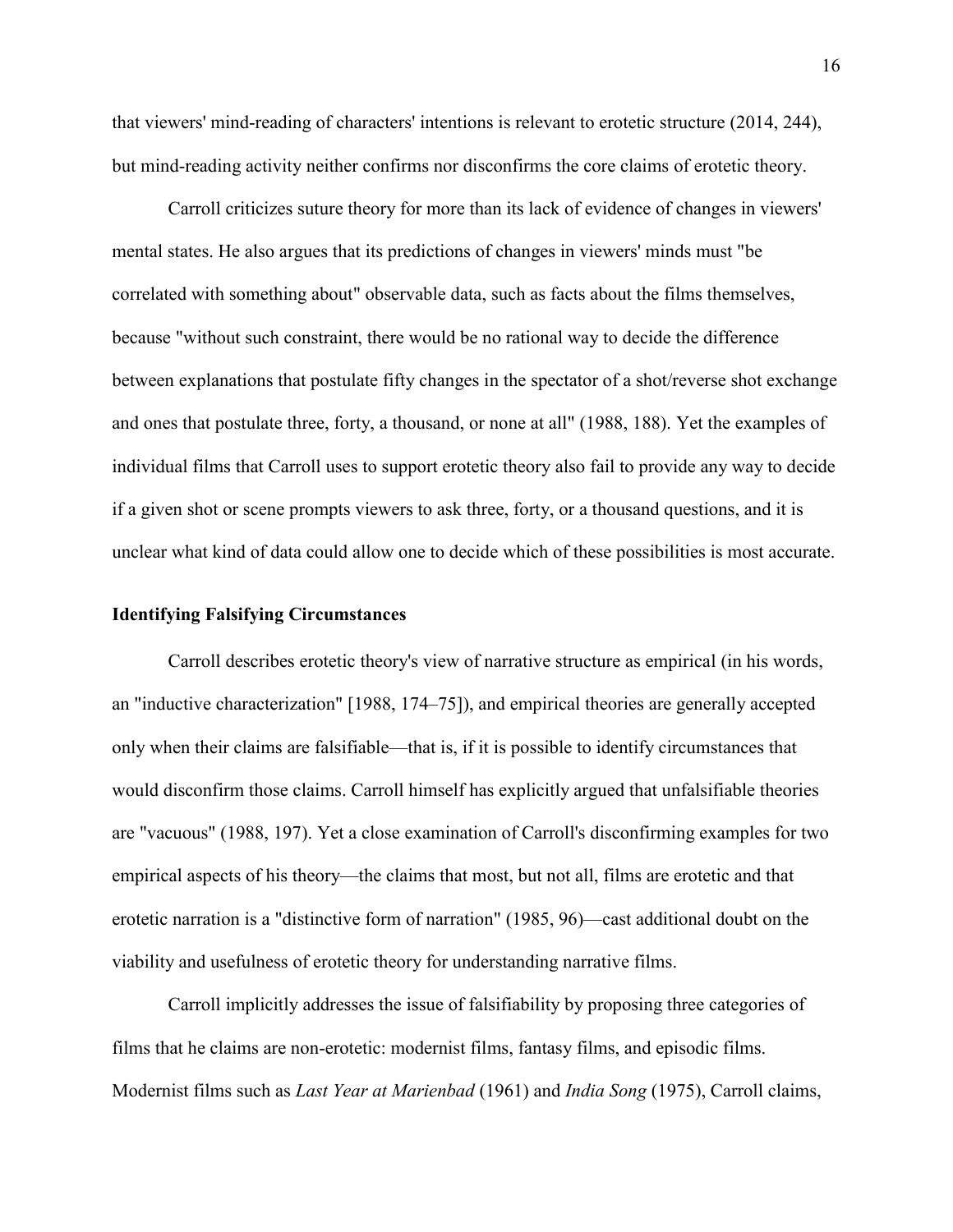are not erotetic because they "are all questions with no answers" (Carroll 2008a, 152). Discussing films with psychological or supernatural fantasy elements such as *All That Jazz* (1979), Carroll argues that the film is non-erotetic because the "apparitions of Death in *All That Jazz* could not plausibly answer any questions any spectator could have as the film proceeds; they are there to signal the egocentric view Bob Fosse has of himself as a special someone in touch with an eruptive, exclusive, transcendent reality" (1988, 176). Carroll also identifies two sub-categories of films that he claims are episodic rather than erotetic: art films such as "*The Tree of Wooden Clogs* [1978] or *Amarcord* [1973] in which scenes are generally linked, for realistic effect, by principles of rough temporal contiguity and often geographical propinquity, rather than in terms of questions and answers" (1988, 175–76) and chronicles such as a home movie about going to the beach, "where none of the early scenes raised any questions, and where none of the later ones supplied any answers" (1985, 96).

On examination, these examples are unpersuasive. Consider the modernist films that Carroll claims are all questions and no answers. First, if these films do not actually present a coherent narrative, it is not clear that they are in fact narrative films rather than films with ostensibly narrative sequences. Second, the claim that modernist films provide no answers to their questions may be accurate based on the conventional understanding of questions and answers, but not on Carroll's understanding of questions as tacitly projected possibility ranges. It is far from clear, for example, that *Last Year in Marienbad* portrays events that fall outside of most viewers' tacit possibility ranges, since viewers' expectations are guided by schemas based not only on their knowledge of the real world but also on their prior exposure to artworks. Consequently, competent viewers of modernist films will know, at a minimum, that art films sometimes boldly subvert the norms of mass-market films by presenting incompatible narrative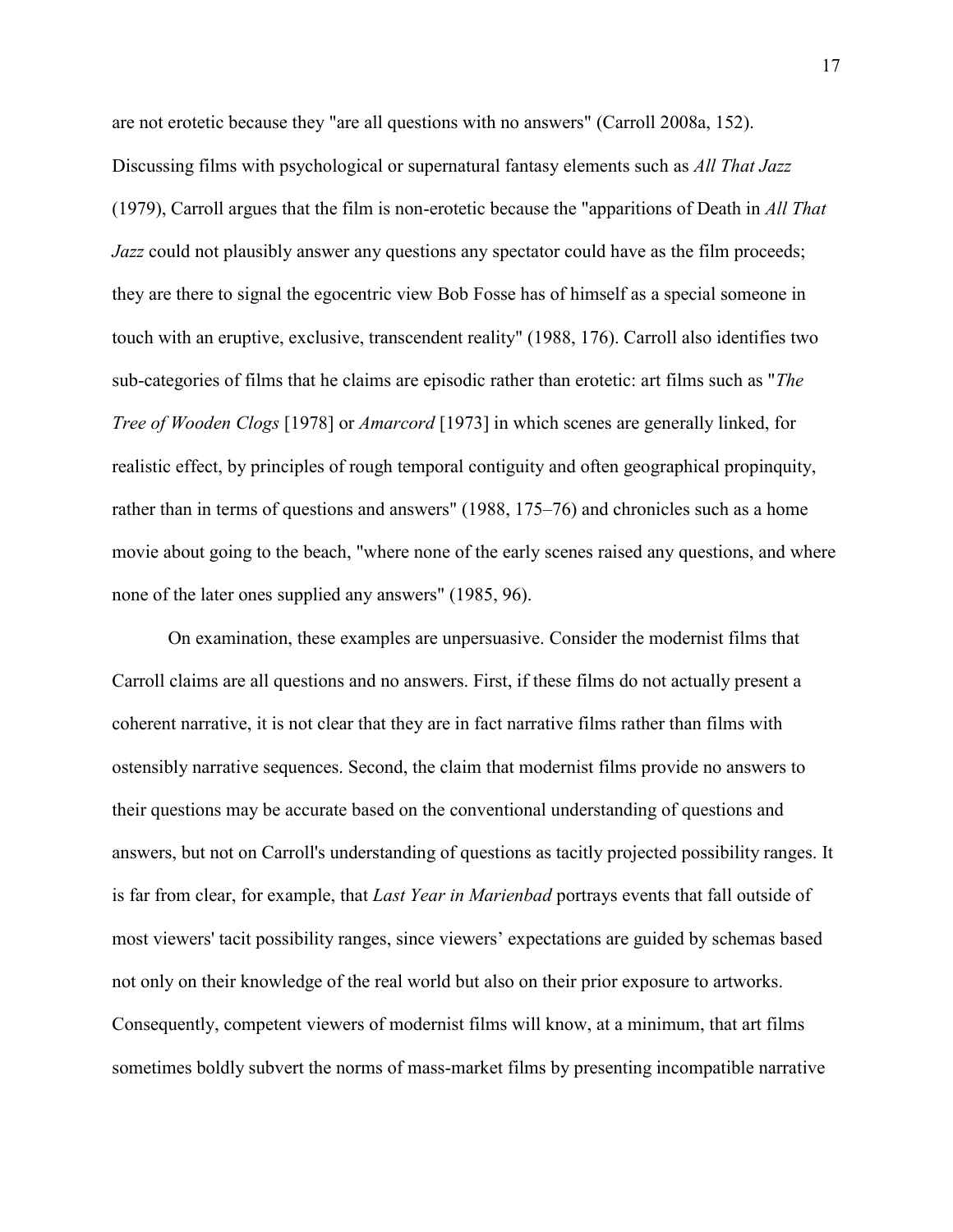events. As for fantasy films like *All That Jazz*, Carroll's claim that "the apparitions of Death" in that film "could not plausibly answer any questions any spectator could have" (1988, 176) overlooks that the film's erotetic status does not depend on the apparitions of death *answering* viewer questions. Rather, the apparitions need only fit into an overall erotetic structure, where they might certainly prompt viewers to ask themselves questions such as whether someone in the film is going to die soon or, even more plausibly, to tacitly project possible outcomes or effects.

Similarly, it seems remarkable that Carroll should suggest that in a home movie about a day on the beach, "none of the early scenes raised any questions" and "none of the later ones supplied any answers" (1985, 96), given the broad range of film elements that he claims can cause viewers to ask themselves questions. These aspects include not only "narrative scenes" (1984, 67) but also "declarative sentences" (2008a, 149), photographs or images (2008a, 149), "causal inputs, broadly construed" (2008a, 150), and "received information" (2007b, 8). Since a home movie about a day on the beach would include some of these question-prompting elements, erotetic theory would seem to predict that a viewer would tacitly project possibility ranges upon seeing such content as a person walking on the beach or building a sand castle and that later scenes in the film would provide answers by narrowing those possibility ranges.

Elsewhere, Carroll suggests that erotetic theory can "be proven" if you "turn on your TV, watch old movies and new ones, adventure series and romances, TV domestic films and foreign popular films. Ask yourself why the later scenes in the films make sense in the context of the earlier scenes. My prediction is that you will be surprised by the extent to which later scenes are answering questions raised earlier, or are at least providing information that will contribute to such answers"  $(1985, 96)$ <sup>28</sup> This method, however, poses four significant problems. The first of these is that erotetic theory's core claims involve narration (the process of delivering story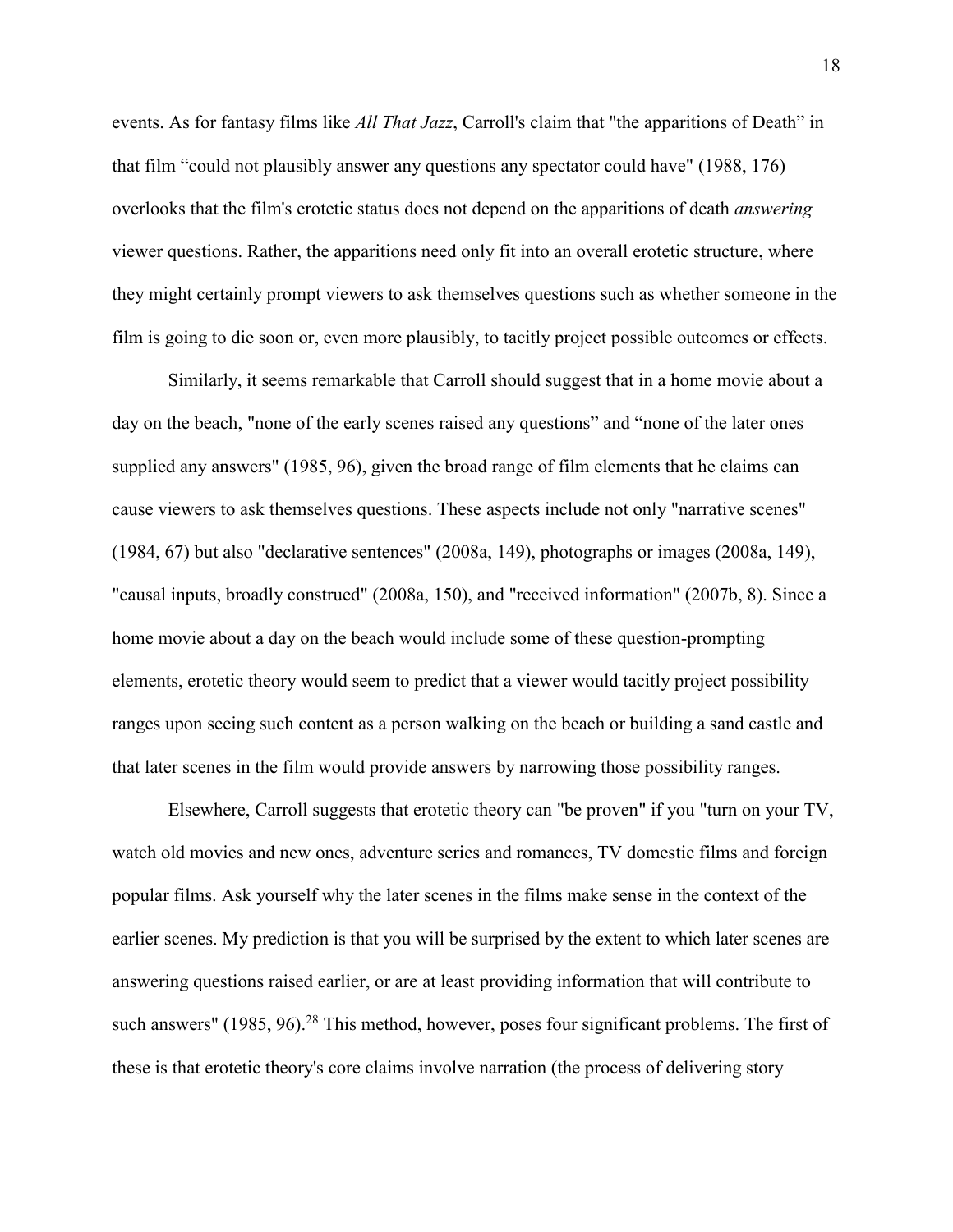information over time) rather than just narrative structure. But a *post-hoc* process is a very poor method for inferring how story information might have caused viewers to ask tacit questions during their initial encounter with film scenes, especially considering the risk of cognitive biases, such as confirmation bias, hindsight bias, and illusory correlation.

The second problem is that although Carroll's proposed process provides a method for finding confirming evidence, his notion of erotetic structure is so broad that it is hard to imagine how this process could identify disconfirming evidence in the form of scenes that do not fit into an erotetic structure. Carroll's view is not that "every scene or event" in an erotetic narrative "can be described as a simple question or answer" (1988, 174). Instead, he argues, erotetic narratives also include establishing scenes that raise no questions, sustaining scenes that "continue" questions or suggest incorrect answers, scenes that provide partial information that contributes to an answer (1984, 69; 1990, 134; 2008b, 211–12), and scenes that merely "prolong . . . the delivery of the answers to our questions" (2008b, 211). Furthermore, it is unclear what Carroll means by his claim that scenes can sustain questions—in one case, he describes this function as "keeping our questions aloft" (2008b, 211)—especially as he appears to view sustaining questions as a matter of degree, with some scenes "not sustaining questions as much as they might have" (1984, 86). But in any case, sustaining questions cannot be a matter of making viewers consciously aware of questions, since erotetic narration is said to be a largely tacit process. Given the permissiveness of his definition of erotetic structure, it is hard to imagine any film scene that could not reasonably be said to perform one of these erotetic functions to some degree, particularly if we understand questions as tacit projections of possibility ranges.

A third problem in identifying disconfirming circumstances for erotetic theory stems from Carroll's failure to provides an account of the level of detail in the projected possibility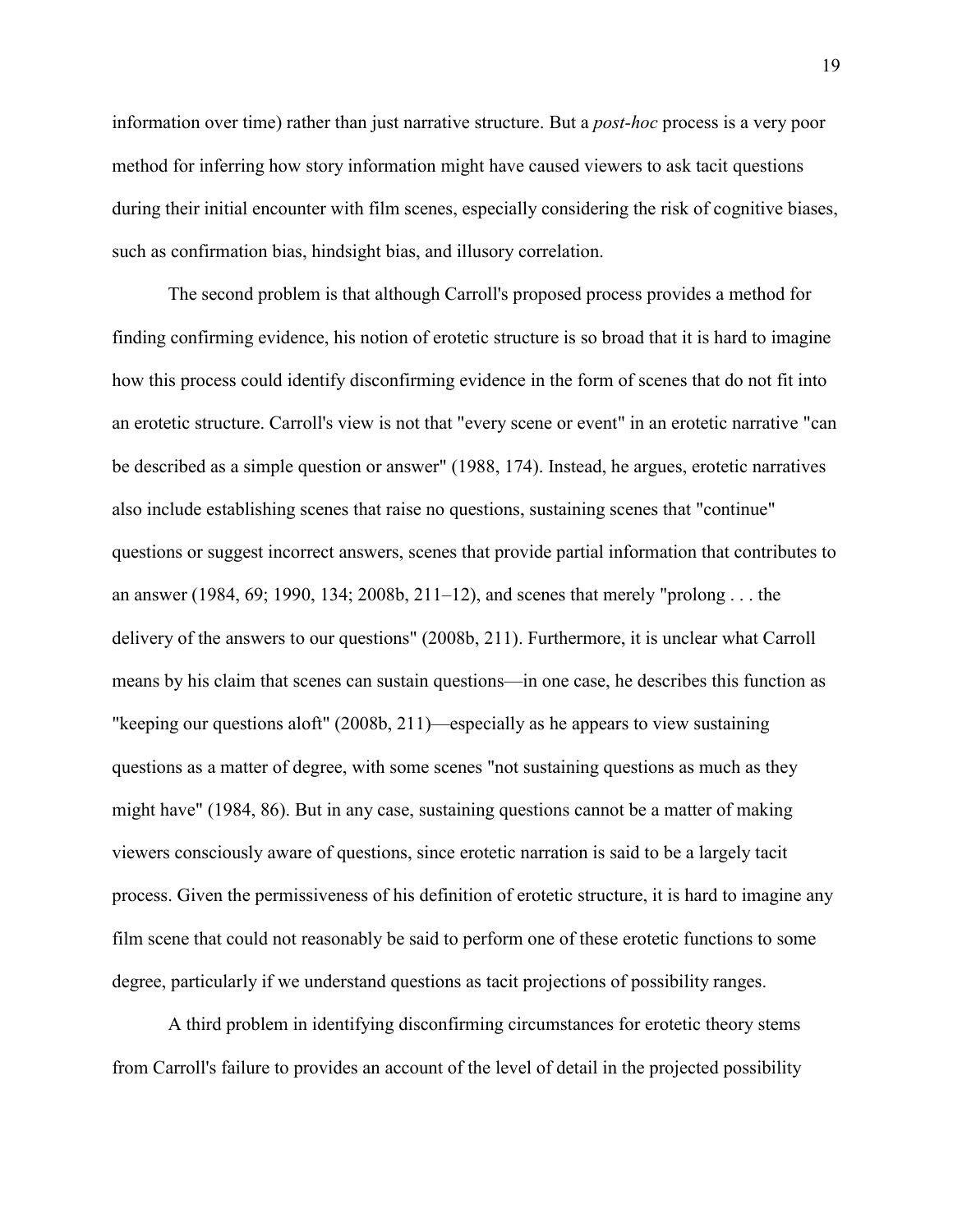ranges that constitute questions. Vagueness on this issue precludes a clear description of what it would mean for these questions to be answered. Take, for example, the *Mildred Pierce*'s opening shot of a car outside a house, which, according to erotetic theory, causes viewers to tacitly generate a possibility range. Answering the question means narrowing the possibility range by actualizing one or more possibilities. If we learn in the next shot that that the house has a fireplace, has a micro-question been answered? Given a narrative setting, literally anything that is portrayed, including this information about the house, will narrow the range of possible subsequent outcomes. Therefore, it is not clear that there are any circumstances that could disconfirm Carroll's claim that "micro-questions structure small sections of a story and macroquestions structure large parts of a story." If such circumstances cannot be identified, then erotetic theory cannot be falsified.

A third obstacle to identifying disconfirming circumstances for erotetic theory is Carroll's view that erotetic films may have an unspecified number of non-erotetic scenes. He claims that there are no "clean demarcations" between erotetic and non-erotetic films and notes that "most films will mix elements of different narrative types" (1984, 70). Further, he states that many erotetic films contain "digressions" that lie "outside the network of questions and answers" (1988, 175), some of which are common enough that they are "*de rigeur* in certain genres and subgenres. So it makes no sense to suggest that digressions are anomalous in popular fiction" (1990, 135). He provides examples of digressions that seem to be clearly demarcated, such as musical numbers (1985, 100), sex scenes (1990, 135), and scenes providing historical background (1990, 135), but provides no theoretical basis for limiting the notion of digressions to clearly demarcated scenes as compared to scenes that are simply not part of a claimed erotetic structure. Skeptics might therefore claim that *Last Year at Marienbad* is erotetic despite its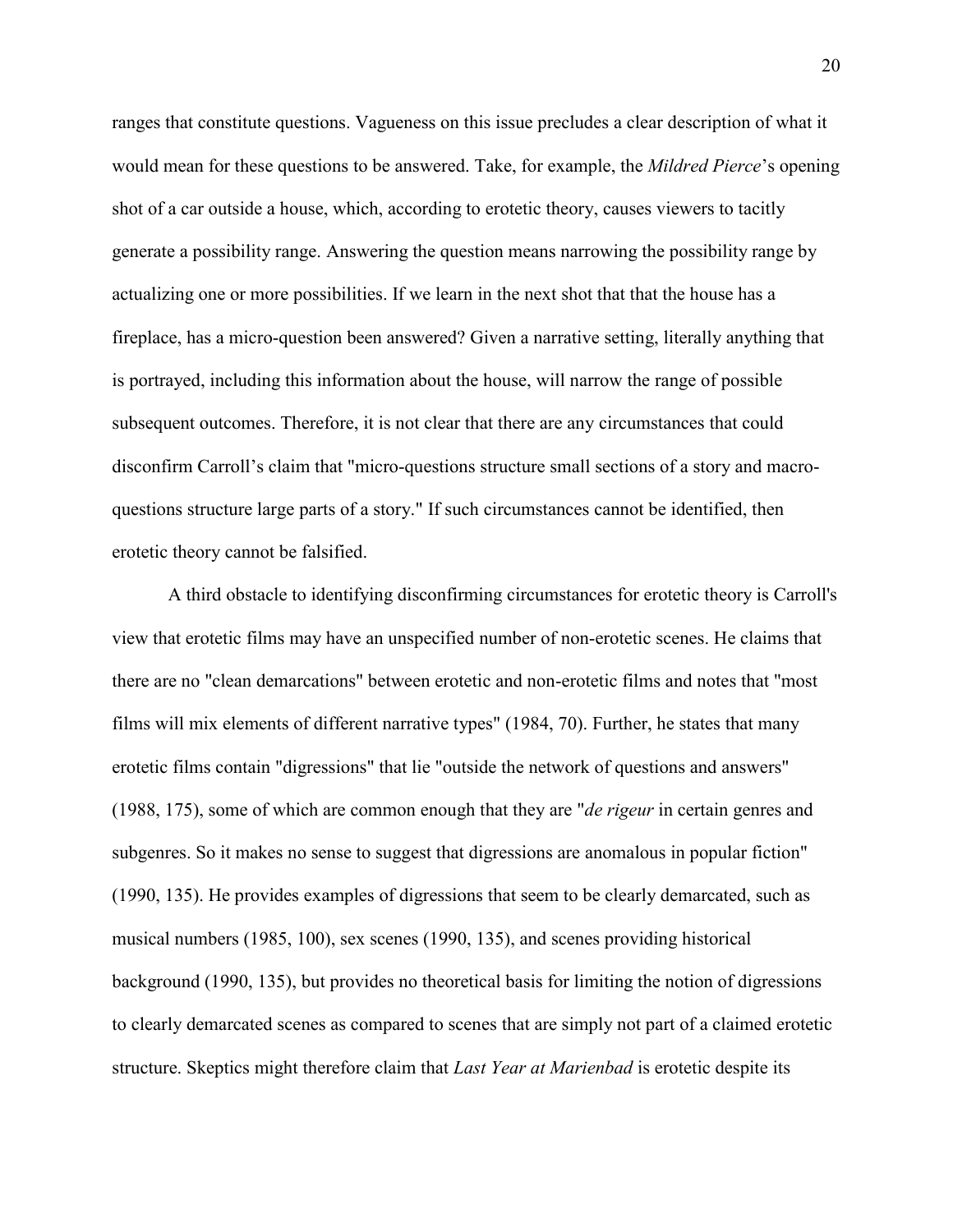unanswered questions, arguing that scenes with inconsistent narrative information are a common form of digressions in art films or noting that even in erotetic theory's most plausible account, no narrative can answer all or even most of the questions it raises, given the vast number of possibility ranges that viewers tacitly project.

## **Conclusion**

Carroll has been and continues to be one of the most influential modern philosophers of art, and his prolific insights and the wide intellectual range of his work may partially explain why the underlying ambiguities and evidentiary gaps of erotetic theory have been largely overlooked. Nonetheless, a close examination of arguments of his many writings on this topic reveals that erotetic theory, in its most defensible form, has intuitive appeal but tells us little about actual films. Upon reflection, describing stories as raising and answering questions seems to provide a general description of one aspect of viewers' subjective experience of film rather than a conceptual framework for understanding narration and narrative structure. Considering the various ways Carroll describes what it means to raise questions, what questions consist of, and what evidence would prove his theoretical claims makes clear that the most plausible version of erotetic theory is unsupported by evidence and is unfalsifiable. This finding calls into question not only Carroll's theoretical claims about narration and narrative structure but also related claims regarding such topics as narrative comprehension, narrative closure, and audience engagement and suggests that the search for a definitive explanation of such phenomena is still far from over.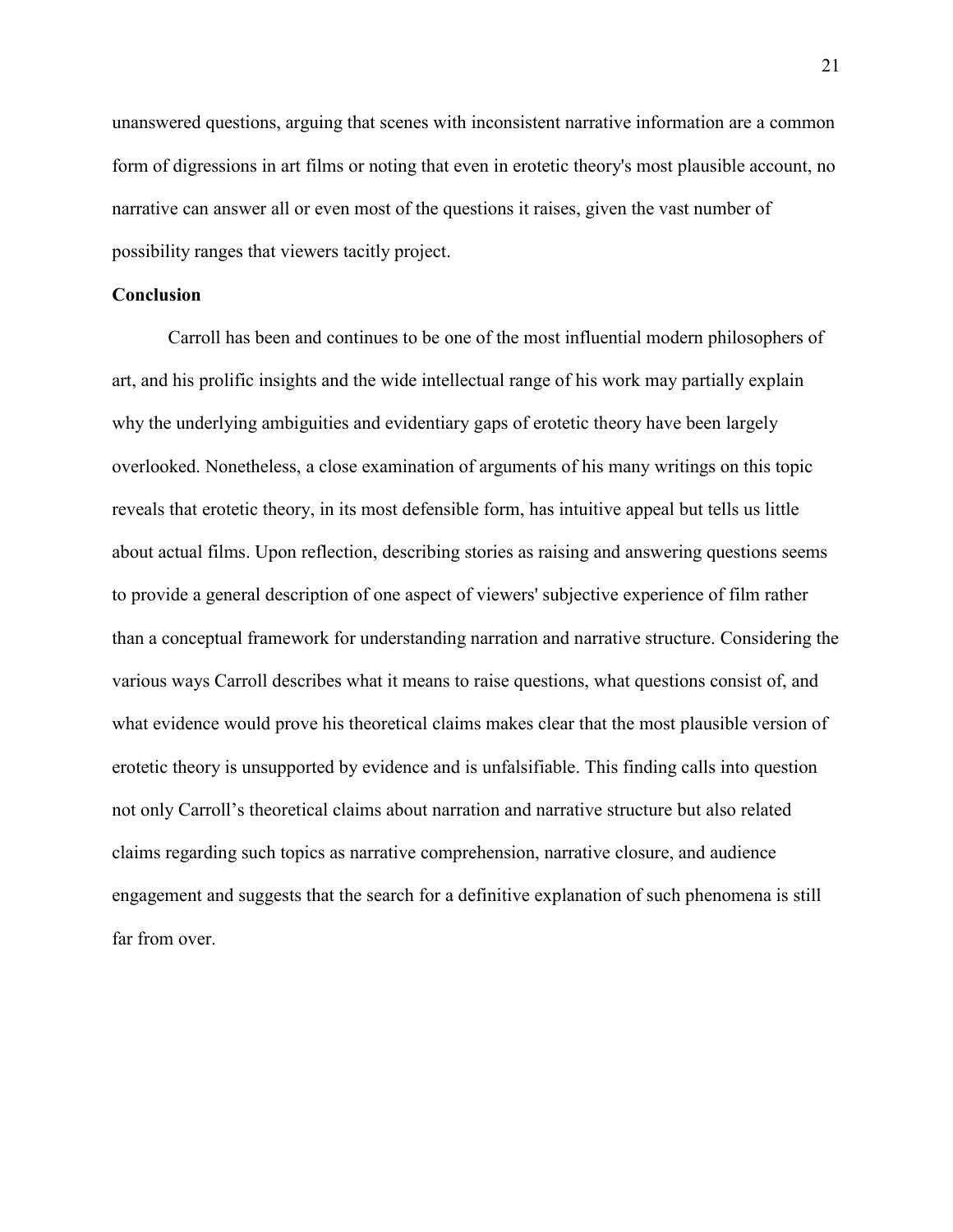# **Works Cited**

- Berliner, Todd. 2017. *Hollywood Aesthetic: Pleasure in American Cinema*. 1 edition. Oxford, England: Oxford University Press.
- Buckland, Warren. 1989. "Critique of Poor Reason." *Screen* 30 (4): 80–103. https://doi.org/10.1093/screen/30.4.80.
- Carroll, Noël. 1984. "Toward a Theory of Film Suspense." *Persistence of Vision*, 65–89.
- ———. 1985. "The Power of Movies." *Daedalus* 114 (4): 79–103.
- ———. 1988. *Mystifying Movies: Fads and Fallacies in Contemporary Film Theory*. New York, NY: Columbia University Press.
- ———. 1990. *The Philosophy of Horror*. New York, NY: Routledge.
- ———. 1992. "Cognitivism, Contemporary Film Theory and Method: A Response to Warren Buckland." *Journal of Dramatic Theory and Criticism* 6 (2): 199–219.
- ———. 1996a. "Film, Attention and Communication: A Naturalistic Account." In *The Great Ideas Today*, edited by Hermann von Helmholtz and Elizabeth Cleghorn Gaskell. Chicago, IL: Encyclopaedia Britannica.
- ———. 1996b. "Replies to Hammett and Allen." In *Theorizing the Moving Image*, 360–70. Cambridge, England: Cambridge University Press.
- ———. 1996c. "The Paradox of Suspense." In *Suspense: Conceptualizations, Theoretical Analyses, and Empirical Explorations*, edited by Peter Vorderer, Hans J. Wulff, and Mike Friedrichsen, 71–91. Mahwah, NJ: Lawrence Erlbaum Associates.
- ———. 2001. "On the Narrative Connection." In *Beyond Aesthetics: Philosophical Essays*, 118– 33. Cambridge, England: Cambridge University Press.
- ———. 2007a. *Comedy Incarnate: Buster Keaton, Physical Humor, and Bodily Coping*. Malden, MA: Blackwell.
- ———. 2007b. "Narrative Closure." *Philosophical Studies* 135 (1): 1–15.
	- https://doi.org/10.1007/s11098-007-9097-9.
- ———. 2008a. *The Philosophy of Motion Pictures*. Malden, MA: Wiley-Blackwell.
- ———. 2008b. "Narrative Closure." In *The Routledge Companion to Philosophy and Film*, edited by Paisley Livingston and Carl Plantinga, 207–16. London, England: Routledge.
- ———. 2009. "*Memento* and the Phenomenology of Comprehending Motion Picture Narration." In *Memento*, edited by Andrew Kania, 127–46. New York, NY: Routledge.
- ———. 2016. "Narrative." In *The Routledge Companion to Philosophy of Literature*, edited by Noël Carroll and John Gibson, 281–90. Routledge Philosophy Companions. New York, NY: Routledge.
- Carroll, Noël, and John Gibson, eds. 2016. *The Routledge Companion to Philosophy of Literature*. Routledge Philosophy Companions. New York, NY: Routledge.
- Carroll, Noël, and William P. Seeley. 2013. "Cognitivism, Psychology, and Neuroscience: Movies as Attentional Engines." In *Psychocinematics: Exploring Cognition at the Movies*, edited by Arthur P. Shimamura, 53–76. Oxford, England: Oxford University Press.
- Cox, Damian, and Michael P. Levine. 2011. *Thinking through Film: Doing Philosophy, Watching Movies*. Malden, MA: Wiley-Blackwell.
- Feagin, Susan L. 2007. "On Noël Carroll on Narrative Closure." *Philosophical Studies* 135 (1): 17–25. https://doi.org/10.1007/s11098-007-9098-8.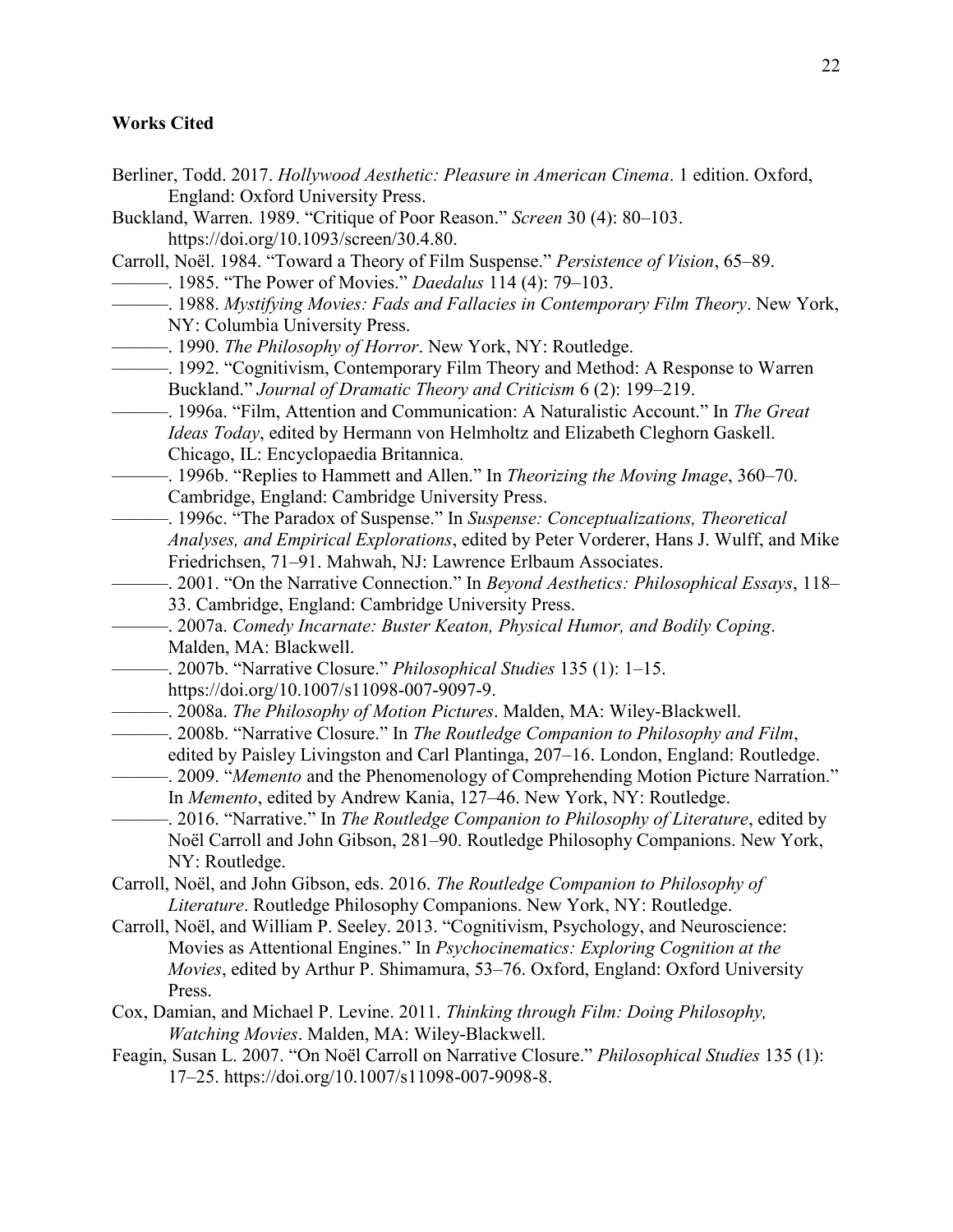Hammett, Jennifer. 1992. "Essentializing Movies: Perceiving Cognitive Film Theory." *Wide Angle* 14 (1): 86–94.

- Livingston, Paisley, and Carl Plantinga, eds. 2008. *The Routledge Companion to Philosophy and Film*. London, England: Routledge.
- Nannicelli, Ted, and Paul Taberham, eds. 2014. *Cognitive Media Theory*. AFI Film Readers. New York, NY: Routledge.
- Schwitzgebel, Eric. 2015. "Belief." In *The Stanford Encyclopedia of Philosophy*, edited by Edward N. Zalta, Summer 2015. Stanford, CA: Metaphysics Research Lab, Stanford University. https://plato.stanford.edu/archives/sum2015/entries/belief/.
- Seeley, William P., and Noël Carroll. 2014. "Cognitive Theory and the Individual Film: The Case of *Rear Window*." In *Cognitive Media Theory*, edited by Ted Nannicelli and Paul Taberham, 235–52. AFI Film Readers. New York, NY: Routledge.
- Shaw, Daniel. 2008. *Film and Philosophy: Taking Movies Seriously*. Short Cuts 41. London, England: Wallflower.
- Shimamura, Arthur P., ed. 2013. *Psychocinematics: Exploring Cognition at the Movies*. Oxford, England: Oxford University Press.

- <sup>2</sup> There is a risk that in assessing a theory that has been discussed repeatedly over many years a critic might falsely claim that one version of the theory contradicts another, when in fact the theory has merely been refined or improved. For this reason, I will sometimes cite several places in which a claim appears to show that it has been maintained over time. Any quoted terms or phrases followed by multiple citations appear verbatim in all cited sources.
- <sup>3</sup> This list excludes reprints.

 $\overline{a}$ 

<sup>5</sup> The only negative critiques I have found of erotetic theory's core claims are contained in two reviews of Carroll's *Mystifying Movies* (Buckland 1989; Hammett 1992). Two other sources (Cox and Levine 2011; Berliner 2017) criticize his corollary claim that erotetic theory explains intense viewer engagement with films.

<sup>6</sup> See similar claims at (1984, 69; 1988, 176; 1990, 130, 135).

<sup>7</sup> Carroll sometimes makes a distinction between macro-questions that structure large parts of a story and those that structure an entire story, calling the latter "presiding macro-questions" (2007b, 5), but this distinction is unimportant for the present argument.

- <sup>9</sup> Represented narrative events (effects, events): (1985, 97; 1988, 181; 1990, 130; 2001, 130; 2007b, 12); film or filmmaker: (1984, 67; 1988, 171, 206; 1985, 99); unspecified aspect of film (scene, narration, narration, framing): (1985, 97; 1988, 171; 1990, 130; 2008a, 145; 2008b, 210); viewer: (1984, 67; 2008a, 145; 2009, 138).
- $10$  These verbs occur only four times (1985, 99; 1988, 206; 2008b, 210; 2009, 138), twice in scare quotes.
- <sup>11</sup> More verbs suggesting pre-existing questions are used in (Carroll 1984, 67; Seeley and Carroll 2014, 241).
- <sup>12</sup> More verbs suggesting creation are used in (Carroll 1988, 171, 206; 2001, 130; 2007b, 12).

- <sup>14</sup> "Tacit" has other potential meanings, such as "not expressed in words," but Carroll is clear that he uses it to refer to awareness of a thought or question.
- <sup>15</sup> Feagin also interprets Carroll in this way (2007, 19).

<sup>&</sup>lt;sup>1</sup> Erotetic literally means "pertaining to questions."

<sup>&</sup>lt;sup>4</sup> I credit Carroll with the claims in his co-authored works for grammatical simplicity.

<sup>8</sup> Passive voice is used in (1985, 97, 99; 1988, 181, 207; 2007b, 12; 2008b, 210).

 $<sup>13</sup>$  One might respond that I am taking Carroll's use of the term "question" too literally and that he is using it simply</sup> to refer to a general state of curiosity, interest, or anticipation. I address this concern shortly.

<sup>&</sup>lt;sup>16</sup> Carroll uses this description at least twenty times, saying questions are: made salient / posed saliently (1984, 68; 1985, 99; 1988, 174, 180, 181, 206; 1990, 132; 2007b, 1, 5; 2008b, 145; Carroll and Seeley 2013, 61; 2016, 287); assertively or emphatically presented / introduced / put before us: (1985, 98, 99; 1988, 180, 191; 2008b, 211); presented / advanced forcefully: (2007b, 12; 2008b, 210); posed vividly: (1988, 211); presented as important: (1984, 86).